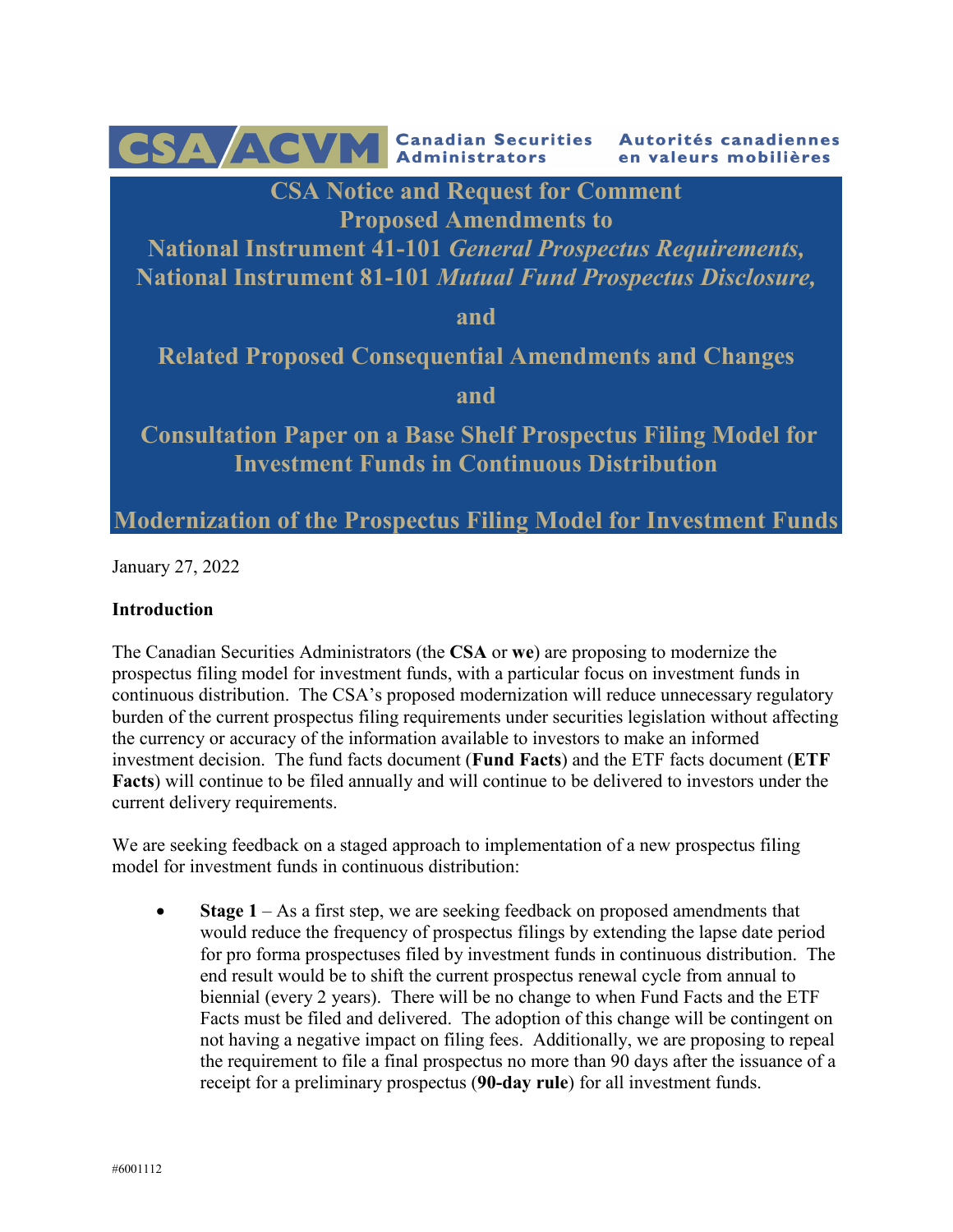• **Stage 2** – In the longer term, we are also contemplating the possibility of introducing a new base shelf prospectus filing model that could apply to all investment funds in continuous distribution. We have developed a conceptual framework for this model based on an adaptation of the current shelf prospectus system and are seeking specific input on the viability of this framework.

As part of Stage 1, we are publishing, for a 90-day comment period, proposed amendments to

- National Instrument 41-101 *General Prospectus Requirements* (**NI 41-101**), and
- National Instrument 81-101 *Mutual Fund Prospectus Disclosure* (**NI 81-101**),

proposed consequential amendments to

• National Instrument 81-106 *Investment Fund Continuous Disclosure*,

and proposed consequential changes to

- Companion Policy 41-101 *General Prospectus Requirements* (**41-101CP**), and
- Companion Policy 81-101 *Mutual Fund Prospectus Disclosure* (**81-101CP**)

### (collectively, the **Proposed Amendments**).

As part of Stage 2, we are publishing, for a 90-day comment period, a consultation paper (the **Consultation Paper**) to provide a forum for discussing possible adaptations to the shelf prospectus filing model that could apply to all investment funds in continuous distribution. Stakeholder comments on the Consultation Paper will be used to formulate appropriate adaptations to the shelf prospectus model for use by all investment funds in continuous distribution. Any adaptations drafted as part of Stage 2 will be subject to further consultation prior to implementation.

We encourage commenters to provide any data and information that could help us evaluate the effects of modernizing the prospectus filing model for investment funds on investor protection. In addition to the general feedback on the Proposed Amendments and the Consultation Paper, we have also set out specific questions for stakeholders to consider.

The text of the Proposed Amendments is contained in Annexes A, B, C, D and E of this notice and will also be available on the websites of the following CSA jurisdictions:

www.bcsc.bc.ca www.asc.ca www.fcaa.gov.sk.ca www.mbsecurities.ca www.osc.ca www.lautorite.qc.ca www.fcnb.ca nssc.novascotia.ca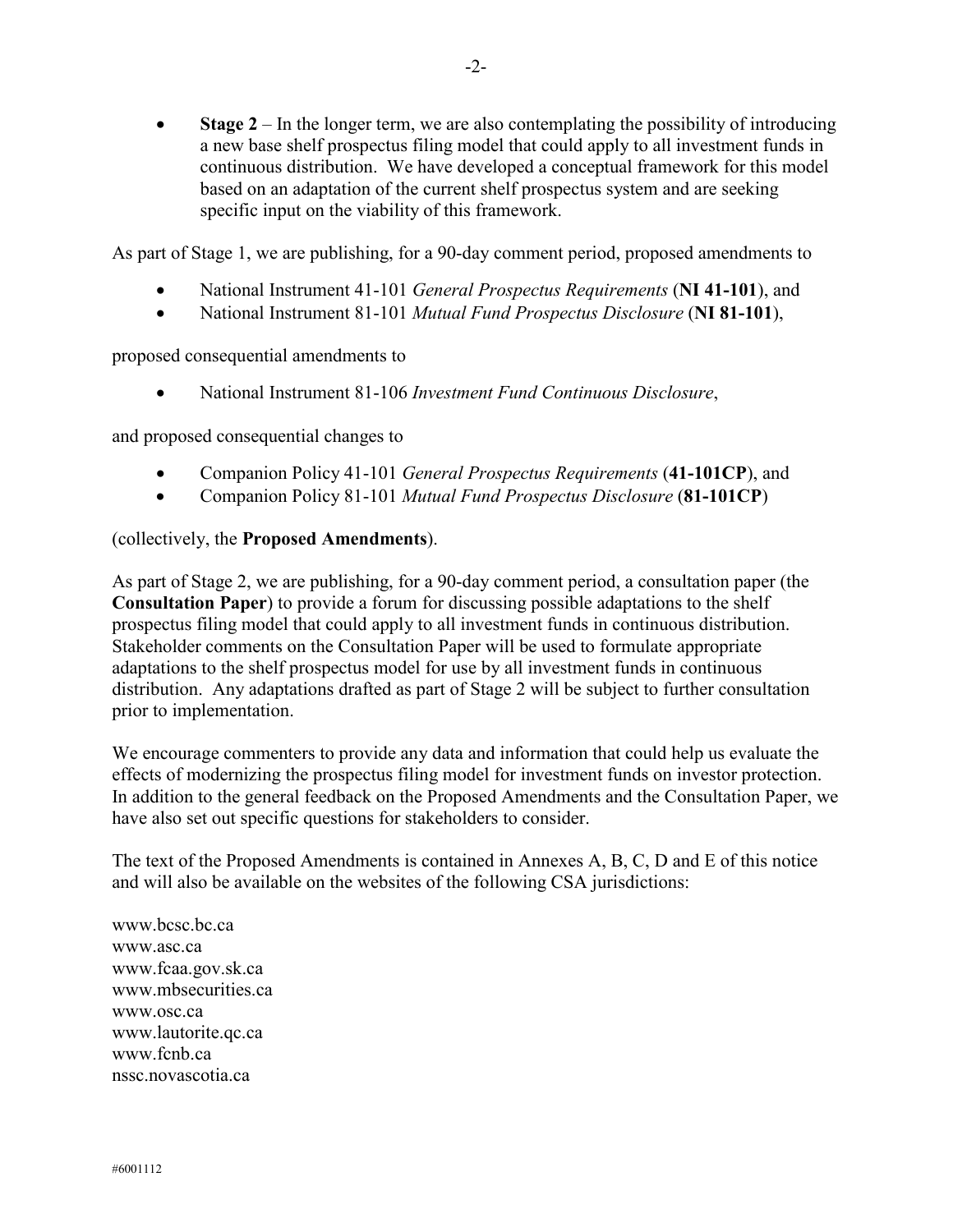### **Substance and Purpose**

The purpose of the Proposed Amendments is to modernize the prospectus filing model for investment funds without affecting the currency or accuracy of the information available to investors to make an informed investment decision. The current prospectus filing model was based on an investment fund prospectus being filed every 12 months in order to remain in continuous distribution and the prospectus being delivered to investors in connection with a purchase. With the introduction of the Fund Facts and the ETF Facts as summary disclosure documents that are now delivered to investors instead of the prospectus, investors are provided with key information about a fund in a simple, accessible and comparable format. The Fund Facts and ETF Facts are required to be filed annually and provide disclosure that changes from year to year. In contrast, a prospectus is also filed annually but the disclosure in the prospectus does not generally change materially from year to year.

A prospectus must contain full, true and plain disclosure of all material facts relating to the securities being distributed. Where material changes in respect of a mutual fund take place prior to that fund's next prospectus renewal (e.g., fee changes, changes in investment objectives or fund mergers), a fund must file a material change report and also amend its prospectus, Fund Facts or ETF Facts to reflect the new information, if applicable. These requirements help ensure that the mutual fund's continuous disclosure and offering documents are kept up to date on a continuous basis so that prospective investors have access to up-to-date disclosure to inform their investment decision.

As part of Stage 1, the Proposed Amendments will

- extend the lapse date for investment funds in continuous distribution from 12 months to 24 months, which will allow investment funds in continuous distribution to file their pro forma prospectuses biennially, rather than annually, and
- repeal the 90-day rule for all investment funds.

Implementation of the Proposed Amendments will better reflect the shift from the delivery of the prospectus to the delivery of the Fund Facts and ETF Facts to investors and reduce unnecessary regulatory burden imposed by the current prospectus filing requirements under securities legislation on investment funds.

### **Background**

The Proposed Amendments are part of Stage 1 of the CSA's proposed modernization of the prospectus filing model for investment funds. The Proposed Amendments are also in response to comments received on the Project RID Consultation (as defined below), as well as the OSC Burden Reduction Consultation (as defined below).

On September 12, 2019, the CSA published for consultation Reducing Regulatory Burden for Investment Fund Issuers – Phase 2, Stage 1, as part of the CSA's efforts to reduce regulatory burden for investment fund issuers (**Project RID Consultation**). On October 7, 2021, the CSA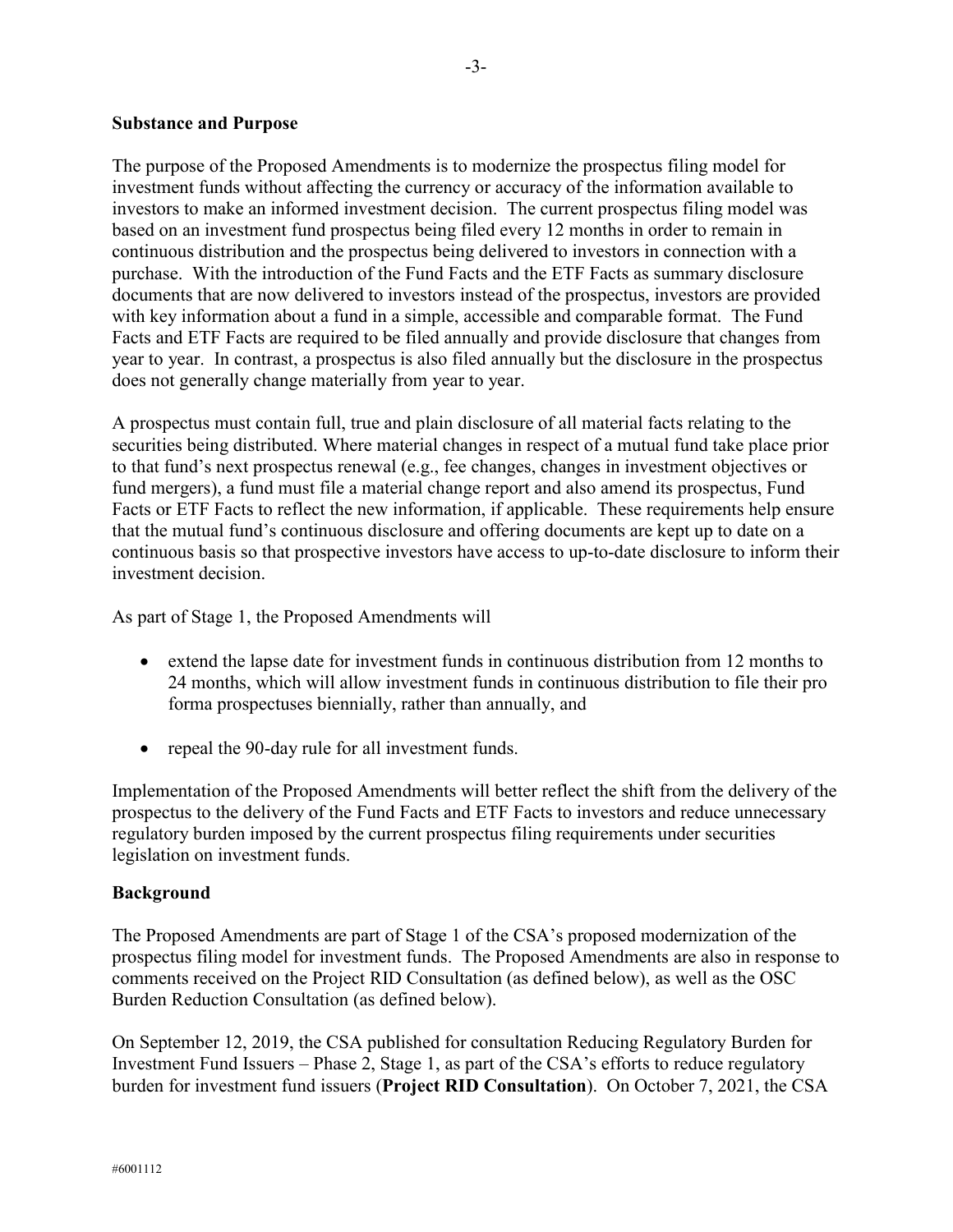published final amendments for Reducing Regulatory Burden for Investment Fund Issuers – Phase 2, Stage 1 (**Project RID amendments**).

On January 14, 2019, the Ontario Securities Commission (**OSC**) published OSC Staff Notice 11-784 *Burden Reduction* to seek suggestions from stakeholders on ways to further reduce unnecessary regulatory burden (**OSC Burden Reduction Consultation**).

# *The Current Prospectus Filing Model for Investment Funds in Continuous Distribution*

The prospectus is the source of all material information about an investment fund and the prospectus renewal process ensures that information is kept current and up-to-date. Securities legislation requires an investment fund to file a new prospectus every 12 months in order to remain in continuous distribution. *A pro forma* prospectus must be filed not less than 30 days prior to the lapse date of the previous prospectus. A final prospectus must then be filed not later than 10 days following the lapse date of the previous prospectus and a receipt for the final prospectus must be obtained within 20 days following the lapse date of the previous prospectus.

For an annual prospectus renewal for conventional mutual funds, the following prospectus and related documents must be prepared and filed: the simplified prospectus (**SP**), Fund Facts, material contracts not previously filed, personal information forms where required, blacklines of the SP and Fund Facts from the latest filed versions, annual and interim financial statements with a signed auditor's report, an auditor's consent letter, and French translations of the SP and Fund Facts, if the documents are also filed in Quebec. For an annual prospectus renewal for exchangetraded mutual funds (**ETFs**), the same documents must be prepared and filed, except ETFs prepare and file a long-form prospectus instead of an SP, and the ETF Facts instead of a Fund Facts.

With respect to the prospectus filing model for investment funds in continuous distribution, stakeholders commented that the model should be modernized because the annual prospectus filing requirement is an unnecessary regulatory burden for investment funds in continuous distribution. Investment fund managers spend significant internal and external resources on the preparation and filing of annual prospectus and related documents, which generally do not change materially from year to year. Some stakeholders suggested reducing the frequency of prospectus renewal by extending the prospectus lapse date to allow for prospectuses to be renewed every other year. Other stakeholders suggested that investment funds in continuous distribution should be allowed to use the shelf prospectus system available to public companies. Stakeholders noted that investors rely on the Fund Facts or the ETF Facts, rather than the prospectus, for key information about a fund to inform their investment decision. Stakeholders also noted that the continuous disclosure regime in National Instrument 81-106 *Investment Fund Continuous Disclosure* (**NI 81-106**) ensures that investors will continue to be informed of material changes and prospectus amendments in a timely manner.

### *The Current 90-Day Prospectus Filing Requirement for Investment Funds*

Securities legislation requires that an investment fund issuer file a final prospectus no more than 90 days after the date of the receipt for the preliminary prospectus. If the investment fund issuer is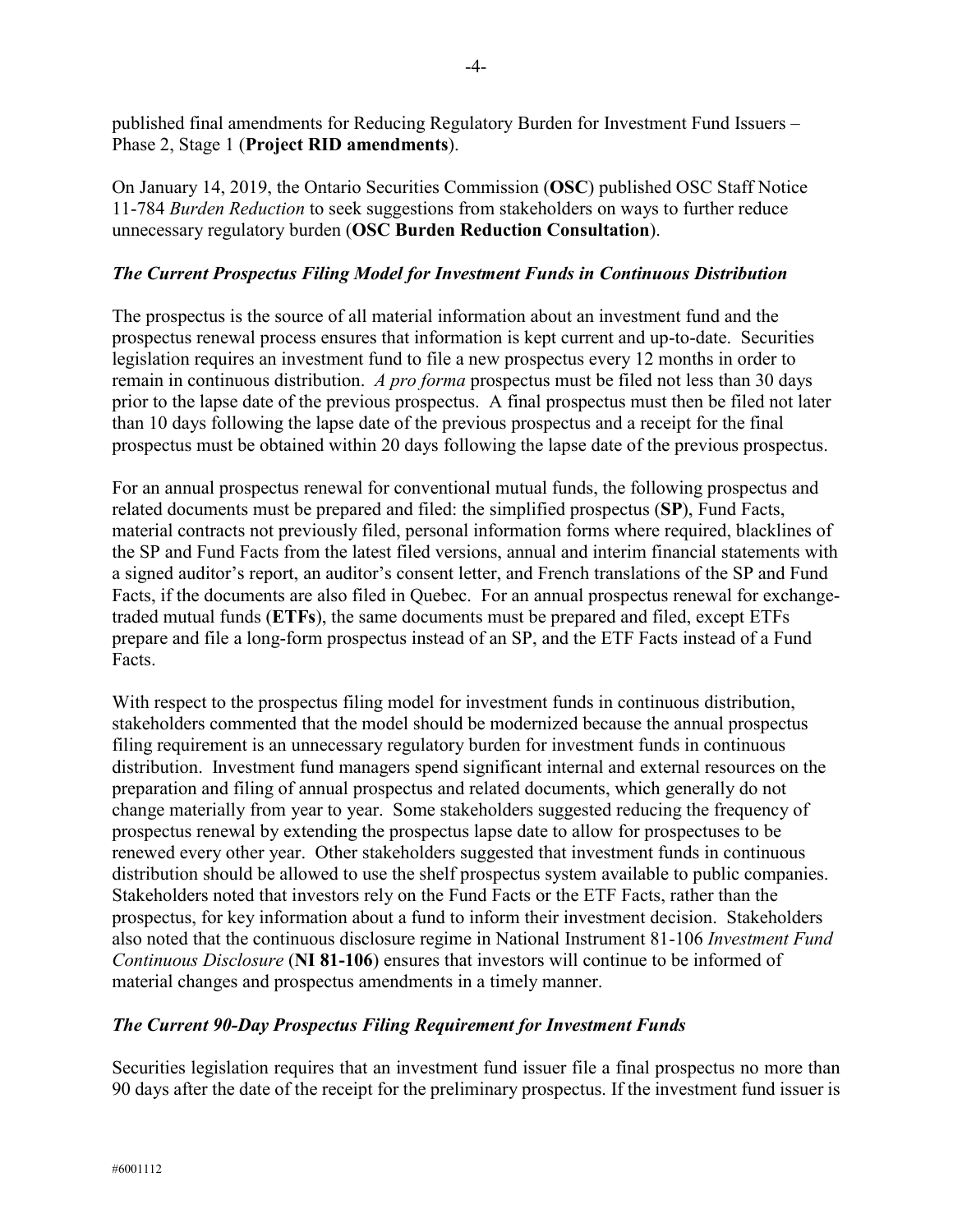unable to meet the 90-day filing deadline, then an exemptive relief application must be filed to seek an extension of the 90-day rule.

The 90-day rule was implemented to ensure that corporate issuers are not marketing by means of preliminary prospectuses containing outdated information, particularly financial statements. Stakeholders commented that while the 90-day rule was also adopted for investment funds, investment funds generally do not market by means of preliminary prospectuses. Also, preliminary prospectuses for investment funds do not contain any material financial information that would be considered stale after 90 days. Stakeholders noted that there is no investor protection rationale for the 90-day rule for investment funds, unlike for corporate issuers. Some stakeholders suggested that eliminating the 90-day rule for investment funds would help reduce regulatory burden as investment fund issuers would no longer be required to file an application for exemptive relief in circumstances where the final prospectus filing occurs more than 90 days after the issuance of the preliminary receipt. Such exemptive relief is routinely granted to investment fund issuers.

### **Summary of the Proposed Amendments**

### *(a) Lapse Date Extension for Investment Funds in Continuous Distribution*

The Proposed Amendments would extend the lapse date for investment funds in continuous distribution from 12 months to 24 months.

The Proposed Amendments would result in the following changes:

### **(i) Cost Savings**

The Proposed Amendments would extend the lapse date for investment funds in continuous distribution from 12 months to 24 months. We anticipate that investment funds in continuous distribution would save the time, effort and costs associated with a prospectus filing, including external and internal resources, every other year.

### **(ii) Biennial Prospectus Filing**

The Proposed Amendments would allow prospectuses and related documents for investment funds in continuous distribution to be filed biennially, instead of annually.

### **(iii) Prospectus Amendments**

The Proposed Amendments would require every prospectus amendment to be filed as an amended and restated prospectus. Prospectus amendments would no longer be made in the form of a "slip sheet" amendment because the number of "slip sheet" amendments associated with a prospectus would increase over a 2-year period relative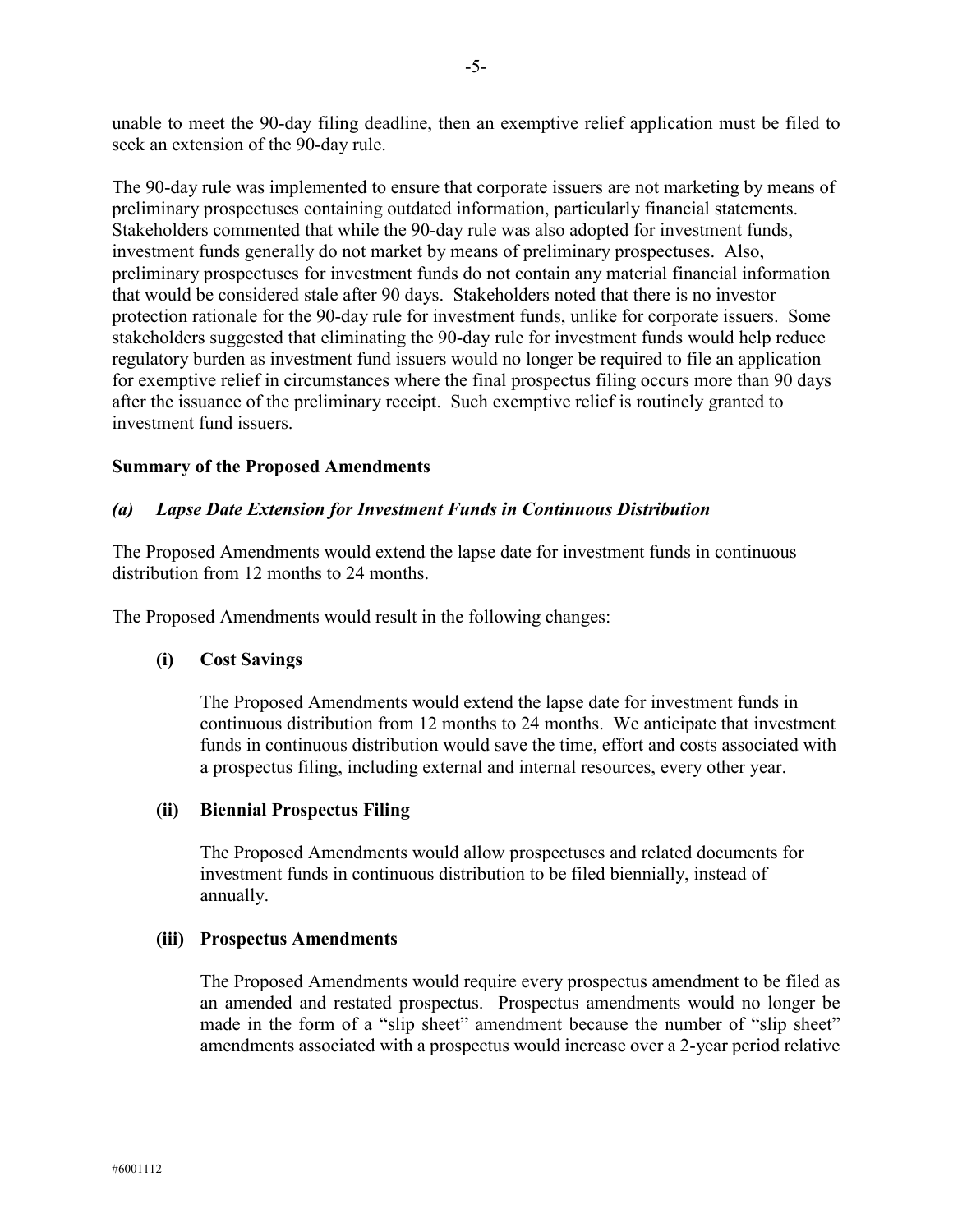to a 1-year period, thereby making it more difficult to trace through how disclosure pertaining to a particular fund has been modified.

### **(iv) Filing Processes**

In terms of filing processes, for the years where a "renewal" prospectus is not being filed, a Fund Facts or ETF Facts, as applicable, would be filed as (i) a "Year 2 Fund Facts – Private" or "Year 2 ETF Facts – Private", respectively, where there are material changes to the disclosure from the most recently filed Fund Facts or ETF Facts, or (ii) a "Year 2 Fund Facts – Auto Public" or "Year 2 ETF Facts – Auto Public", respectively, if there are no material changes to the disclosure from the most recently filed Fund Facts or ETF Facts.

#### **(A) Private Filings**

The filing of a "Year 2 Fund Facts – Private" or "Year 2 ETF Facts – Private" would be filed with a blackline showing changes from the most recently filed version along with a prospectus certificate and would trigger a "prospectus review process" of any material changes made to the disclosure since the most recently filed Fund Facts or ETF Facts, respectively, which would conclude with the issuance of a receipt in connection with the filing. If the material change(s) relate to the information contained in the corresponding prospectus, then a blackline of the prospectus would also be filed, along with any changes to personal information forms, if applicable.

#### **(B) Auto-Public Filings**

Where there are no material changes since the most recently filed Fund Facts or ETF Facts and changes are limited to updating the variable data (i.e., date, top 10 holdings, investment mix, risk rating, past performance, MER, TER and fund expenses), the new filing categories of "Year 2 Fund Facts – Auto Public" and "Year 2 ETF Facts – Auto Public" can be used and the document will be made public automatically without being subject to a prospectus review process. Filings under "Year 2 Fund Facts – Auto Public" and "Year 2 ETF Facts – Auto Public" would be required to be filed with a blackline showing changes from the most recently filed version of the Fund Facts or ETF Facts, as applicable, but would not be required to be filed with a certificate.

#### **(v) Local Fee Rule Changes**

By moving to a biennial filing model without changes to local fee rules, there will likely be an impact on fees collected in connection with prospectus filings. We anticipate that affected CSA jurisdictions will make concurrent changes to their fee rules to ensure that the Proposed Amendments will not have a negative impact on filing fees. In some CSA jurisdictions, public consultation on changes to local fee rules may also be required. It is contemplated that local fee rules will be changed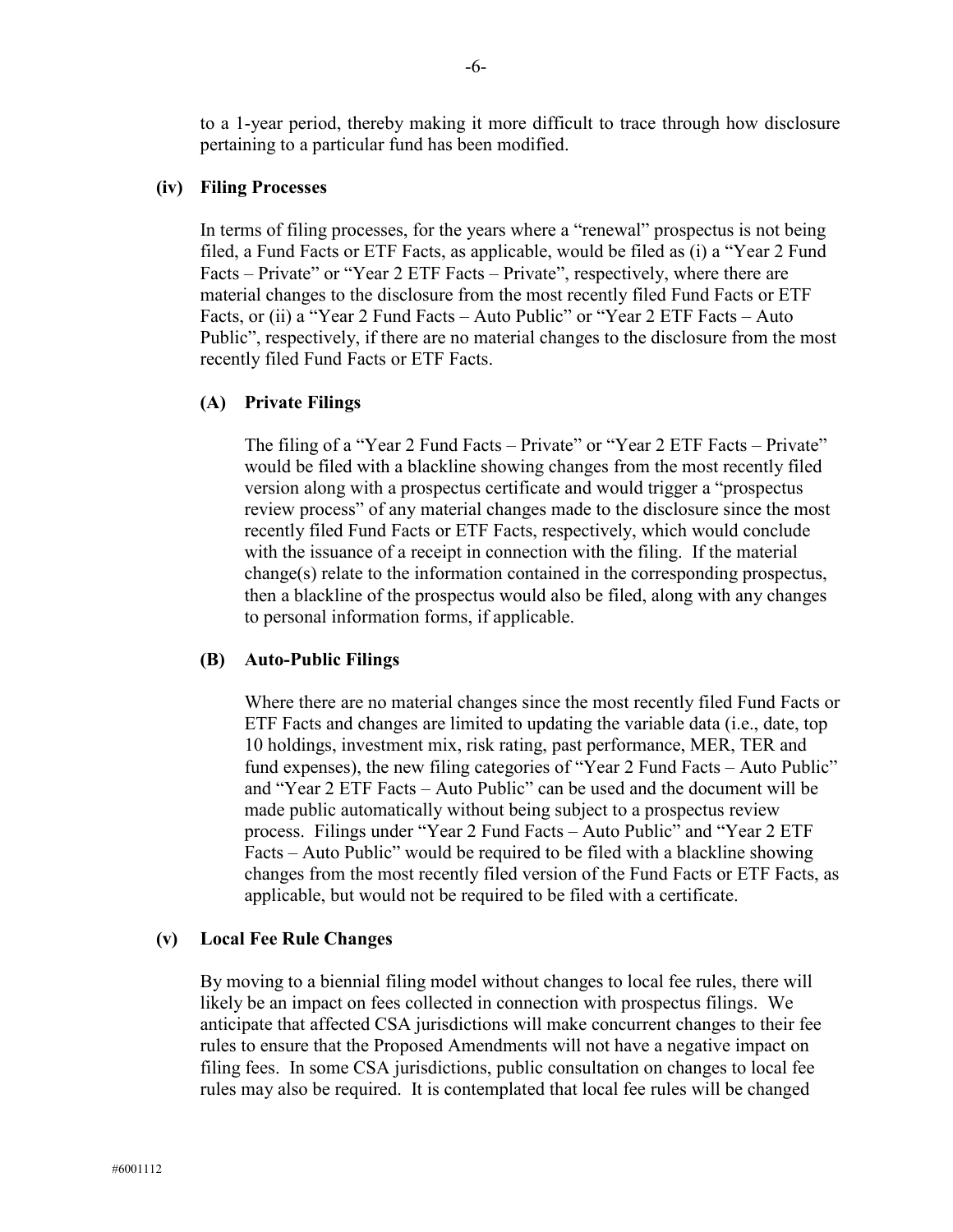such that current filing fees for prospectuses for investment funds in continuous distribution will instead be replaced with filing fees for the Fund Facts and ETF Facts. For additional clarity, filing fees for the Fund Facts and ETF Facts in the years when a "renewal" prospectus is not being filed will be the same as in the years when a "renewal" prospectus is being filed.

The Lapse Date Extension would not affect the following:

### **(i) Prospectus Form Requirements**

The Proposed Amendments would not require amendments to the form requirements for prospectus related disclosure documents for investment funds in continuous distribution.

As part of the CSA's efforts to reduce regulatory burden for investment fund issuers, the Project RID amendments consolidate annual information form disclosure into an SP to provide more streamlined disclosure for investors.

### **(ii) Fund Facts and ETF Facts Requirements**

The Proposed Amendments would not affect the form requirements or the filing requirements for the Fund Facts or the ETF Facts. The Funds Facts or ETF Facts, as applicable, would continue to be filed annually in order to ensure that variable information in those documents is not stale. On this, basis, the Fund Facts or ETF Facts would be filed by the 12-month anniversary of the investment fund's most recently filed prospectus.

The Proposed Amendments would not affect the Fund Facts delivery requirement or the ETF Facts delivery requirement. The Fund Facts or ETF Facts must be delivered to purchasers in accordance with securities legislation.

### **(iii) Material Changes**

The Proposed Amendments would not affect the reporting requirements for material changes, or the need to update the prospectus for investment funds in continuous distribution to reflect any material changes. Material changes will continue to be reported by way of material change reports, in accordance with NI 81-106.

### **(iv) Continuous Disclosure Documents**

The Proposed Amendments would not affect the filing requirement or delivery requirement of an investment fund's annual financial statements and interim financial reports, in accordance with NI 81-106.

Similarly, the Proposed Amendments would not affect the filing requirement or delivery requirement of an investment fund's annual management reports of fund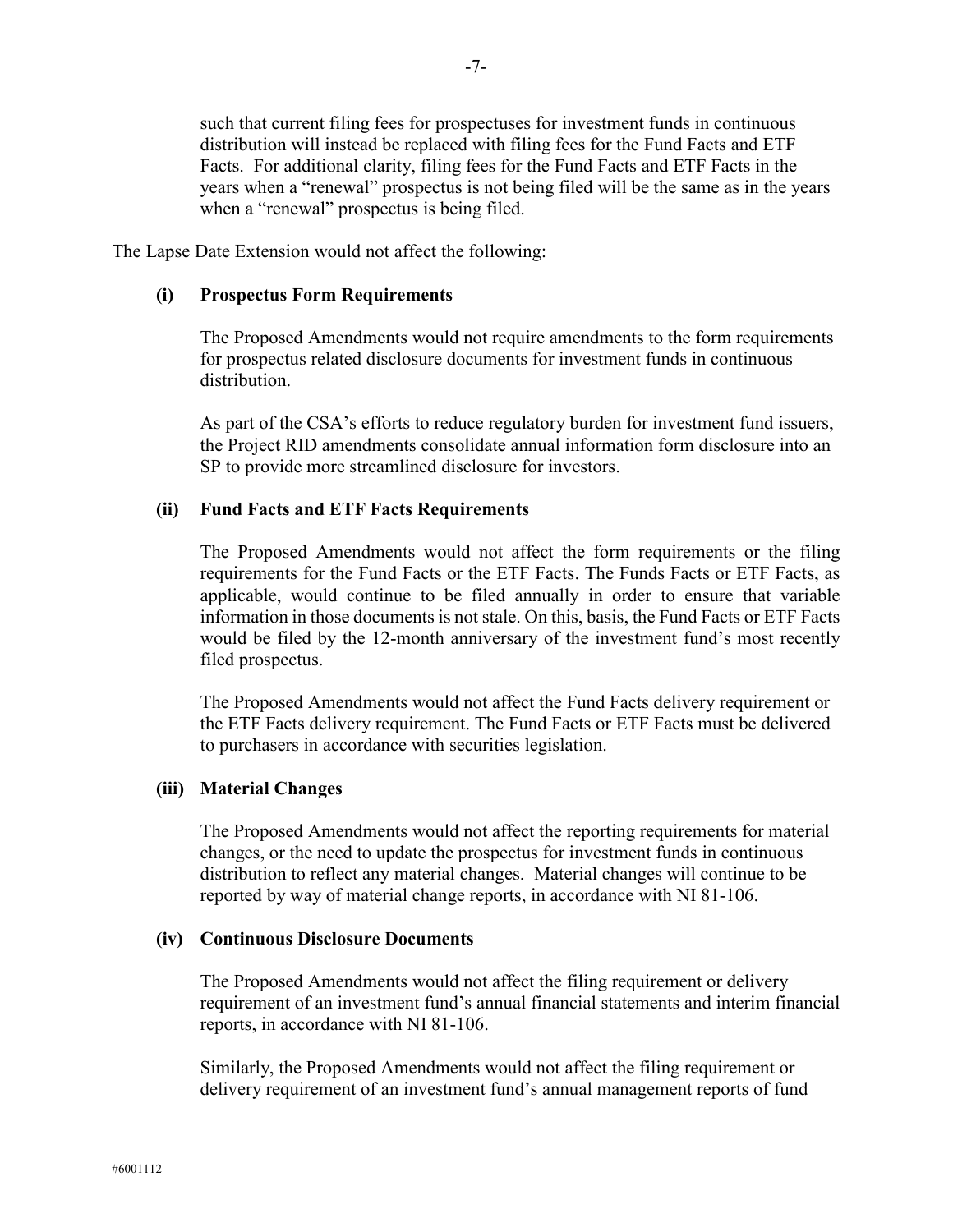performance and interim management reports of fund performance, in accordance with NI 81-106.

# **(v) Investor Rights**

The Proposed Amendments would not affect investor rights relating to liability for misrepresentation in a prospectus. For example, for a conventional mutual fund, the following documents will continue to be incorporated by reference into the simplified prospectus:

- the most recently filed Fund Facts,
- the most recently filed annual financial statements,
- any interim financial reports filed after the annual financial statements,
- the most recently filed management report of fund performance, and
- any interim management report of fund performance filed after the annual management report of fund performance.

### **(vi) Certificate Pages**

The Proposed Amendments would not affect the certificate pages filed with a prospectus or a prospectus amendment. The certificate pages filed with a prospectus or a prospectus amendment includes all documents incorporated by reference and are effective until the next prospectus or prospectus amendment filing.

### *(b) Repeal of the 90-Day Rule for Investment Funds*

The Proposed Amendments would repeal the requirement to file a final prospectus no more than 90 days after the issuance of a receipt for a preliminary prospectus for investment funds.

### **Impact on Investors**

### *(a) Lapse Date Extension for Investment Funds in Continuous Distribution*

Although we are proposing to extend the lapse date period, to the extent that an investment fund in continuous distribution does experience a significant change, the material change reporting requirements in NI 81-106 would apply and there would be an obligation to update any affected prospectus disclosure by way of an amendment. As a result, shifting to a biennial prospectus filing model would not affect the currency or accuracy of the information available to investors. In addition, the Proposed Amendments would not affect the filing and delivery requirements of the Fund Facts and the ETF Facts, which provide key information about a fund for investors to make an informed investment decision.

### *(b) Repeal of the 90-Day Rule for Investment Funds*

As preliminary prospectuses for investment funds do not contain any material financial information that would be considered stale after 90 days, eliminating the 90-day rule does not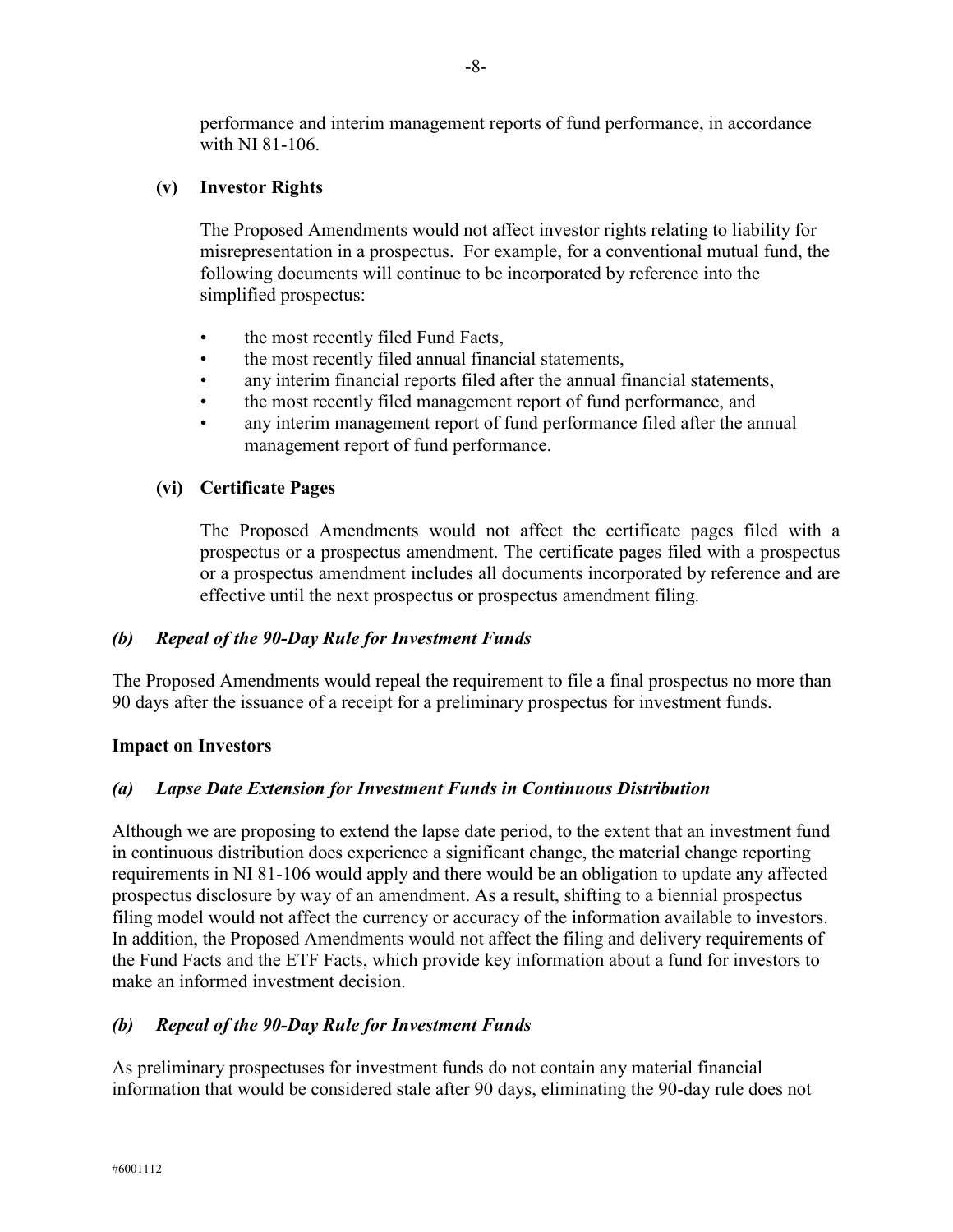raise any investor protection issues. The Proposed Amendments will help reduce regulatory burden as investment fund issuers would no longer be required to file an exemptive relief application in circumstances where the final prospectus filing occurs more than 90 days after the issuance of the preliminary receipt.

# **Anticipated Costs and Benefits**

The prospectus regime for investment funds is cumbersome and the filing process is repetitive and frequent. Prospectuses must be filed annually even when there are no substantive changes in content. Any lapse date extension must be effected by way of exemptive relief, which results in unnecessary costs for the affected issuer.

Overall, we are of the view that the potential benefits of the Proposed Amendments outweigh the costs of making them. We do not expect investment fund managers will incur any material incremental costs to comply with the Proposed Amendments.

# *(a) Lapse Date Extension for Investment Funds in Continuous Distribution*

The Proposed Amendments will benefit both investors and investment funds in continuous distribution by reducing the unnecessary regulatory burden of the current prospectus filing requirements under securities legislation. Investors will benefit from lower fund expenses as a result of shifting to biennial prospectus filing. Investment funds in continuous distribution will benefit as a result of the time, effort and cost savings of biennial prospectus filing.

# *(b) Repeal of the 90-Day Rule for Investment Funds*

The Proposed Amendments will also benefit investment funds by reducing the unnecessary regulatory burden of filing exemptive relief applications in circumstances where the final prospectus filing occurs more than 90 days after the issuance of the preliminary receipt.

### **Local Fee Changes**

As explained above, changes to local fee rules will also be required to ensure that there is not a negative impact on filing fees in each CSA jurisdiction. In some CSA jurisdictions, public consultation will be required on local fee rule changes. Given that fee rule changes are local matters, it is expected that the necessary processes in each jurisdiction would run separately from this consultation and any required changes to local fee rules would be finalized prior to the effective date of the Proposed Amendments.

### **Transition**

There will not be a transition period prior to the effective date of the Proposed Amendments.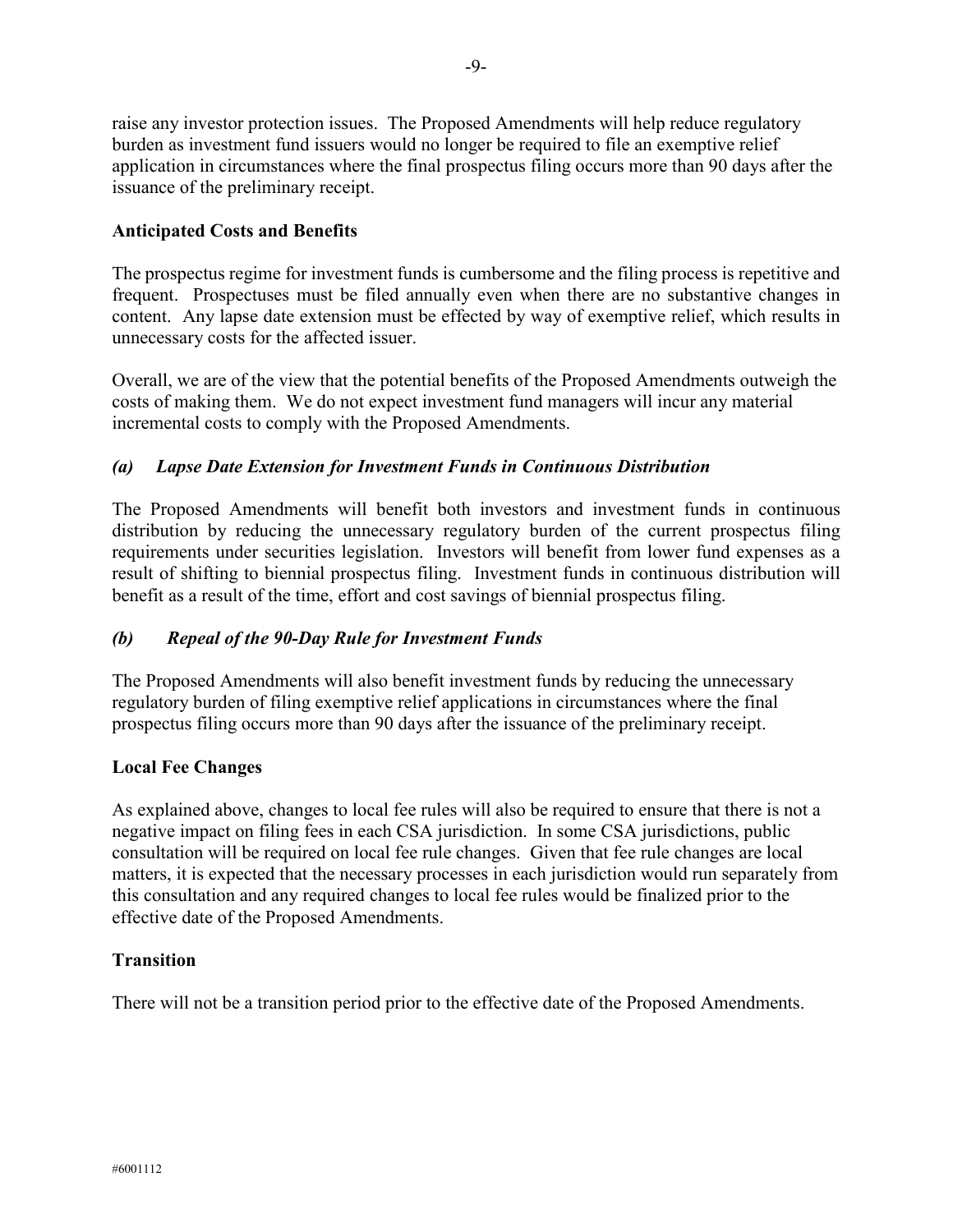### **Request for Comments**

Please submit your comments on the Proposed Amendments, the Consultation Paper, and specifically, the Consultation Questions in this Notice. We cannot keep submissions confidential because securities legislation requires publication of a summary of written comments received during the comment period. All comments received will be posted on the website of each of the Alberta Securities Commission at www.asc.ca, the Ontario Securities Commission at [www.osc.ca](http://www.osc.ca/) and the Autorité des marchés financiers at www.lautorite.qc.ca. Therefore, you should not include personal information directly in comments to be published. It is important you state on whose behalf you are making the submissions.

### **Deadline for Comments**

Please submit your comments in writing on or before April 27, 2022. If you are not sending your comments by email, please send a USB flash drive containing the submissions (in Microsoft Word format).

### **Where to Send Your Comments**

Address your submission to all of the CSA as follows:

British Columbia Securities Commission Alberta Securities Commission Financial and Consumer Affairs Authority of Saskatchewan Manitoba Securities Commission Ontario Securities Commission Autorité des marchés financiers Financial and Consumer Services Commission of New Brunswick Superintendent of Securities, Department of Justice and Public Safety, Prince Edward Island Nova Scotia Securities Commission Securities Commission of Newfoundland and Labrador Registrar of Securities, Northwest Territories Registrar of Securities, Yukon Territory Superintendent of Securities, Nunavut

Deliver your comments only to the addresses below. Your comments will be distributed to the other participating CSA jurisdictions.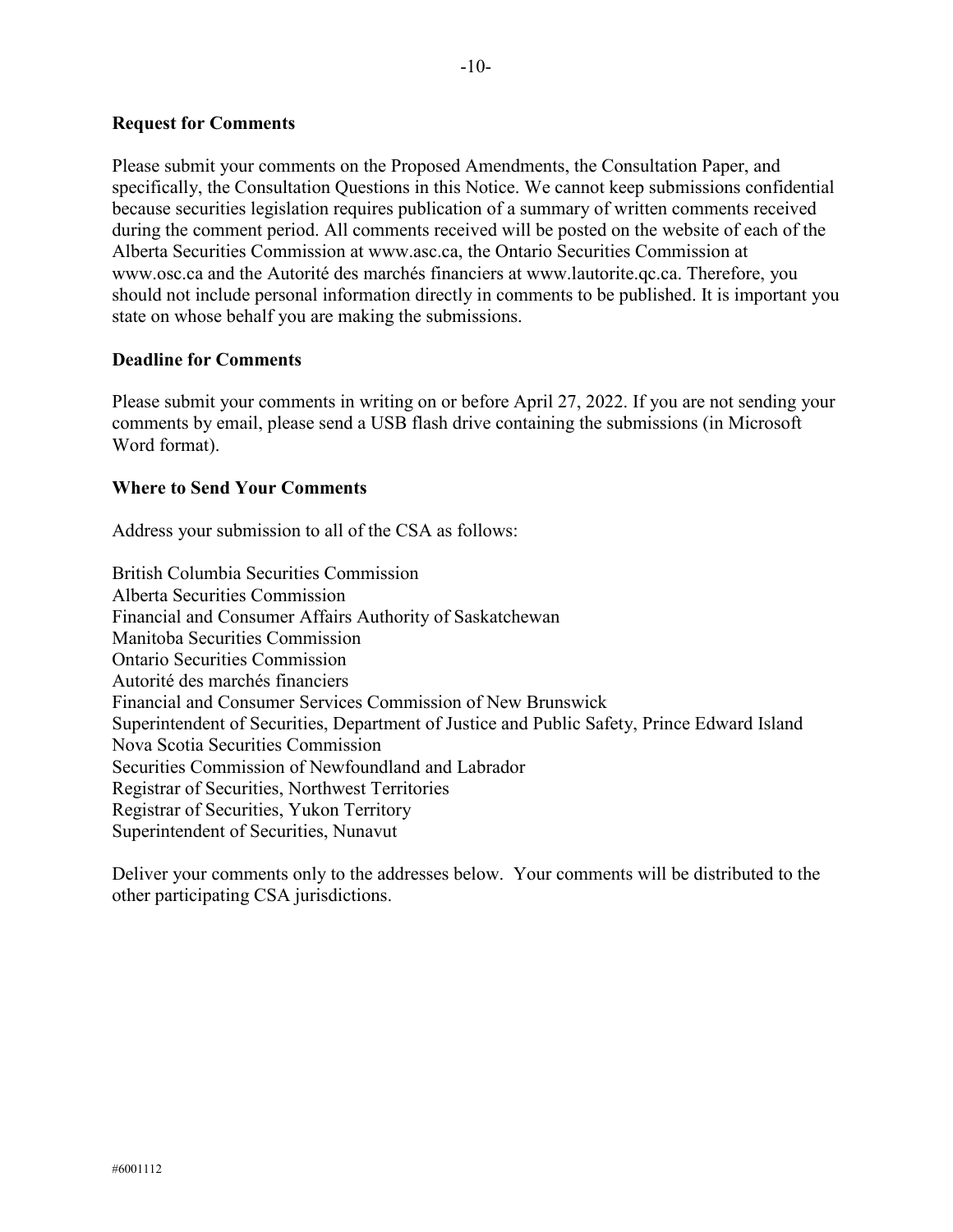The Secretary Ontario Securities Commission 20 Queen Street West 22nd Floor Toronto, Ontario M5H 3S8 Fax: (416) 593-2318 Email: [comments@osc.gov.on.ca](mailto:comments@osc.gov.on.ca)

Me Philippe Lebel Corporate Secretary and Executive Director, Legal Affairs Autorité des marchés financiers Place de la Cité, tour Cominar 2640, boulevard Laurier, bureau 400 Québec (Québec) G1V 5C1 Fax: (514) 864-8381 Email: consultation-en-cours@lautorite.qc.ca

### **Content of Annexes**

The text of the Proposed Amendments is contained in the following annexes to this Notice and is available on the websites of members of the CSA:

| Annex A: | Proposed Amendments to National Instrument 41-101 General Prospectus<br>Requirements          |
|----------|-----------------------------------------------------------------------------------------------|
| Annex B: | Proposed Changes to Companion Policy 41-101 General Prospectus<br>Requirements                |
| Annex C: | Proposed Amendments to National Instrument 81-101 <i>Mutual Fund Prospectus</i><br>Disclosure |
| Annex D: | Proposed Changes to Companion Policy 81-101 Mutual Fund Prospectus<br>Disclosure              |
| Annex E: | Proposed Amendments to National Instrument 81-106 Investment Fund<br>Continuous Disclosure    |
| Annex F: | Specific Consultation Questions Relating to the Lapse Date Extension                          |
| Annex G: | <b>Consultation Paper</b>                                                                     |
| Annex H: | <b>Local Matters</b>                                                                          |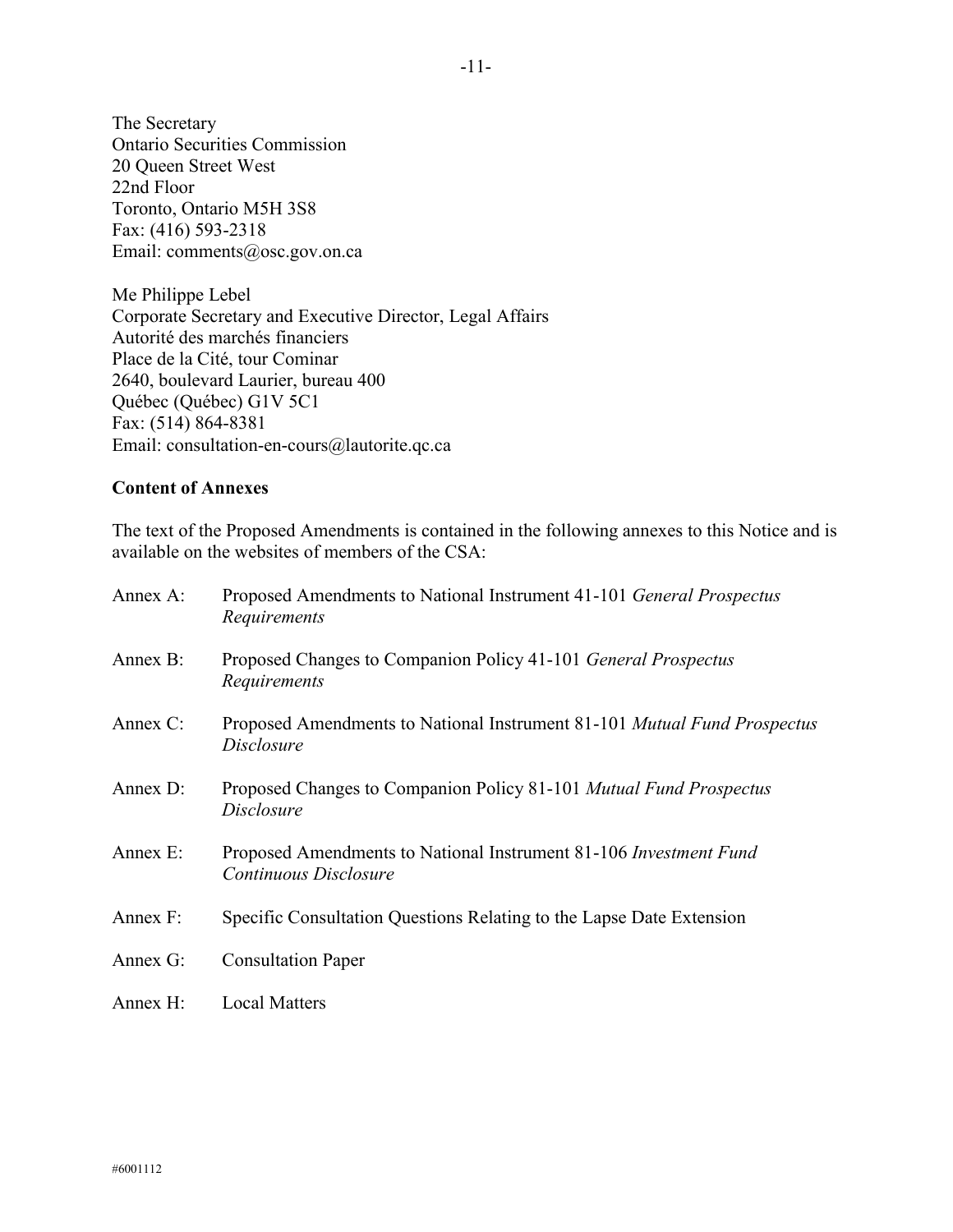# **Questions**

Please refer your questions to any of the following:

### *British Columbia Securities Commission*

James Leong Senior Legal Counsel, Corporate Finance British Columbia Securities Commission Tel: 604 899-6681 Email: [jleong@bcsc.bc.ca](mailto:jleong@bcsc.bc.ca)

*Alberta Securities Commission*

Chad Conrad Senior Legal Counsel, Corporate Finance Alberta Securities Commission Tel: 403-297-4295 Email: chad.conrad@asc.ca

Michael Wong Senior Securities Analyst, Corporate Finance British Columbia Securities Commission Tel: 604-899-6852 Email: [mpwong@bcsc.bc.ca](mailto:mpwong@bcsc.bc.ca)

Jan Bagh Senior Legal Counsel, Corporate Finance Alberta Securities Commission Tel: 403-355-2804 Email: jan.bagh@asc.ca

### *Financial and Consumer Affairs Authority of Saskatchewan*

Heather Kuchuran Director, Corporate Finance Securities Division Financial and Consumer Affairs Authority of Saskatchewan Tel: 306-787-1009 Email: heather.kuchuran@gov.sk.ca

*Manitoba Securities Commission*

Patrick Weeks Senior Analyst The Manitoba Securities Commission Tel: 204-945-3326 Email: patrick.weeks@gov.mb.ca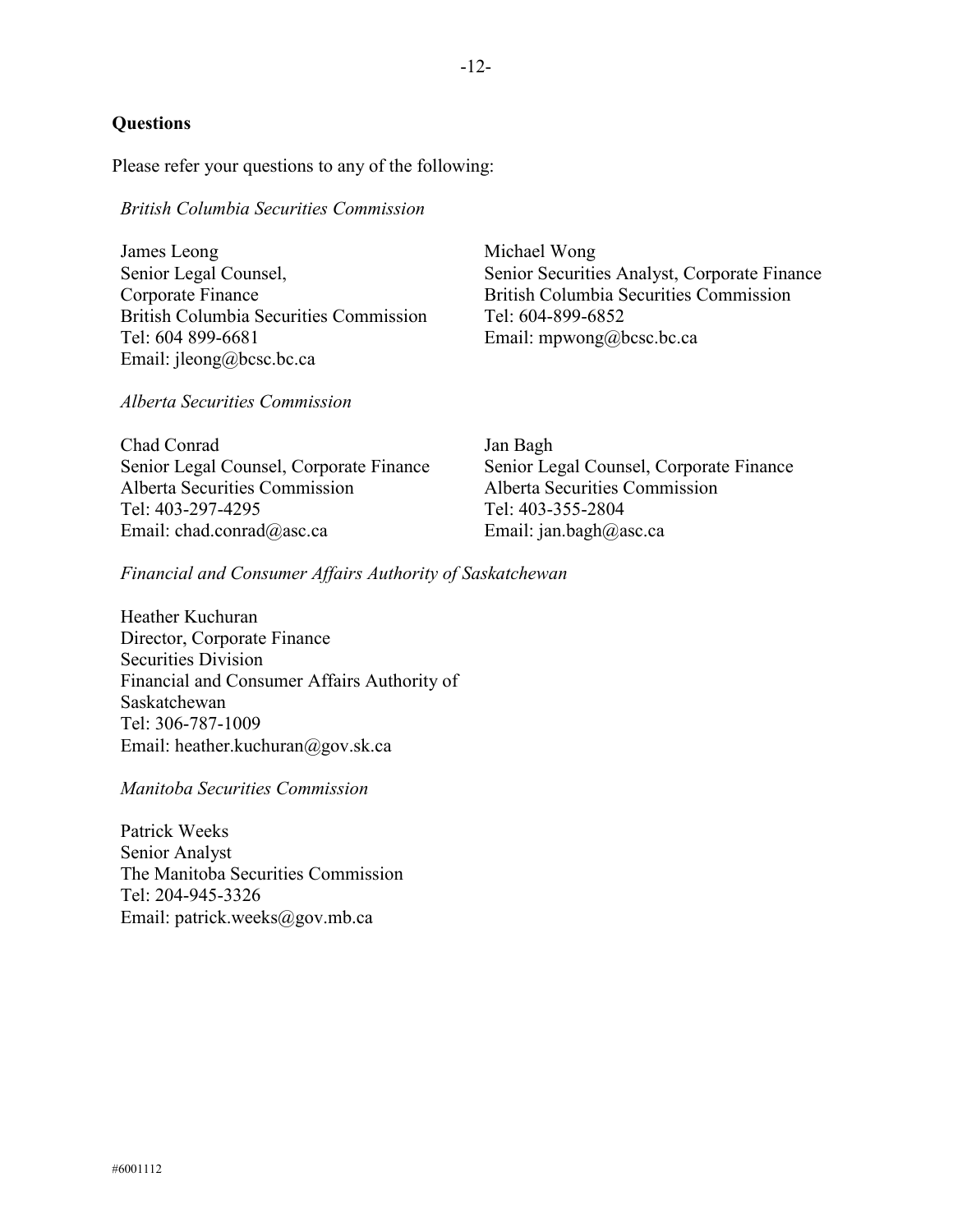### *Ontario Securities Commission*

Irene Lee Senior Legal Counsel, Investment Funds and Structured Products Branch Ontario Securities Commission Tel: 416-593-3668 Email: ilee@osc.gov.on.ca

*Autorité des marchés financiers*

Olivier Girardeau Senior Analyst, Investment Funds Oversight Autorité des marchés financiers Tel: 514-395-0037 ext. 4334 Toll-free: 1 800 525-0337, ext. 4334 Email: olivier.girardeau@lautorite.qc.ca

Stephen Paglia, Manager, Investment Funds and Structured Products Branch Ontario Securities Commission Tel: 416-593-2393 Email: spaglia@osc.gov.on.ca

Louis-Philippe Nadeau Analyst, Investment Funds Oversight Autorité des marchés financiers Tel: 514-395-0337 ext. 2479 Email: louis-philippe.nadeau@lautorite.qc.ca

#### *Financial and Consumer Services Commission of New Brunswick*

Joseph Adair Senior Securities Analyst Financial and Consumer Services Commission of New Brunswick Tel: 506-643-7435 Email: joe.adair@fcnb.ca

### *Nova Scotia Securities Commission*

Junjie (Jack) Jiang Securities Analyst, Corporate Finance Nova Scotia Securities Commission Tel: 902-424-7059 Email: jack.jiang@novascotia.ca

Abel Lazarus Director, Corporate Finance Nova Scotia Securities Commission Tel: 902-424-6859 Email: abel.lazarus@novascotia.ca

Ella-Jane Loomis Senior Legal Counsel Financial and Consumer Services Commission of New Brunswick Tel: 506-453-6591 Email: [ella-jane.loomis@fcnb.ca](mailto:ella-jane.loomis@fcnb.ca)

Peter Lamey Legal Analyst Nova Scotia Securities Commission Tel: 902-424-7630 Email: peter.lamey@novascotia.ca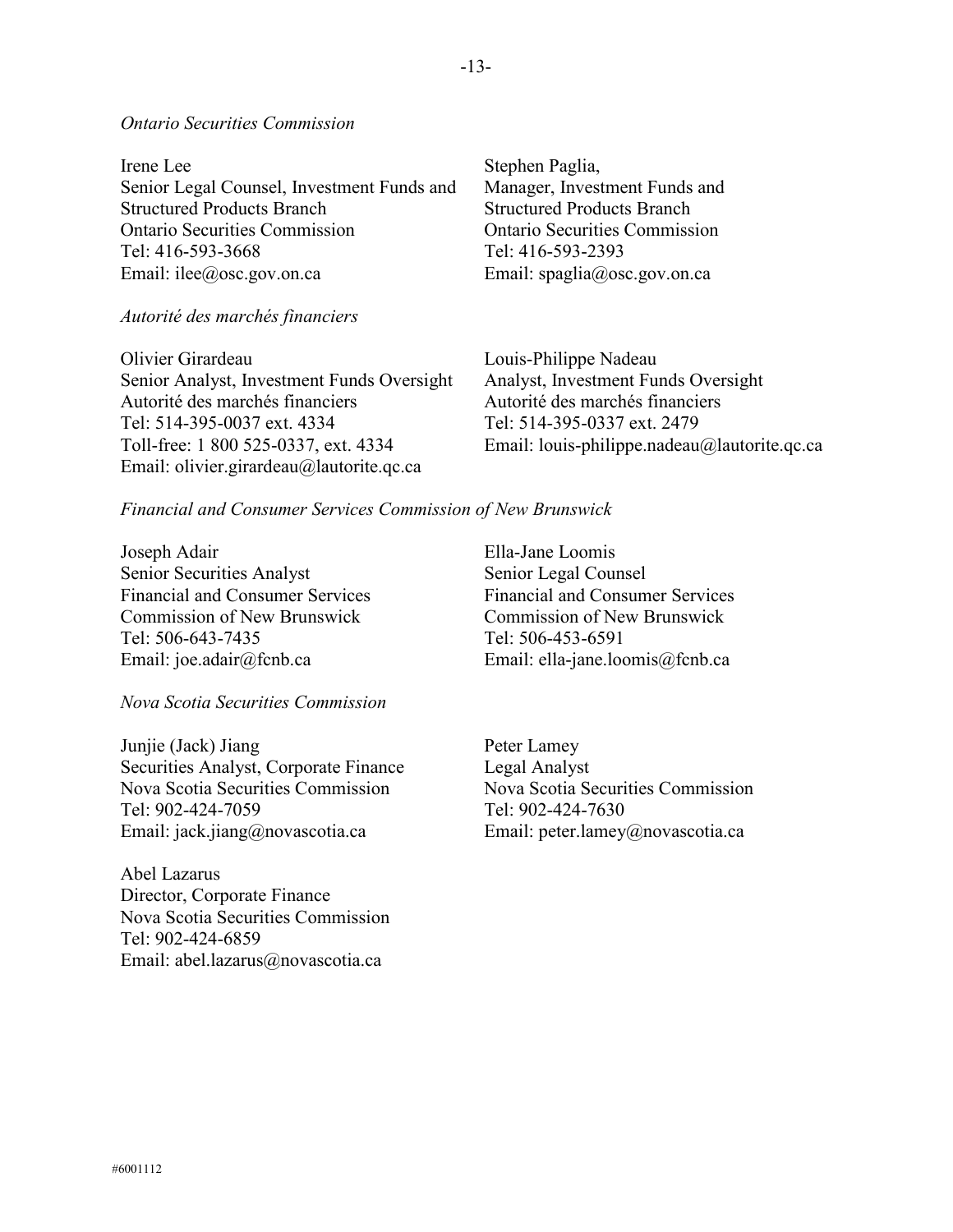# **ANNEX A**

# **PROPOSED AMENDMENTS TO NATIONAL INSTRUMENT 41-101** *GENERAL PROSPECTUS REQUIREMENTS*

- *1. National Instrument 41-101 General Prospectus Requirements is amended by this Instrument.*
- *2. Subsection 2.3(1) is amended by adding "*, other than an investment fund,*" after "*An issuer*".*
- *3. Subsection 2.3(1.1) is amended by adding "*, other than an investment fund,*" after "*An issuer*".*
- *4. Subsection 2.3 (1.2) is amended by adding "*, other than an investment fund,*" after "*If an issuer*".*
- *5. The following Part is added:*

### **PART 3D: FILING OF ETF FACTS DOCUMENTS WITHOUT A PROSPECTUS**

**3D.1 Required documents for filing an ETF facts document** – An ETF that files an ETF facts document without a preliminary, pro forma or final prospectus must

- (a) file, with an ETF facts document for each class or series of securities of the ETF, the following documents if there is a material change to the ETF in respect of the disclosure in the most recently filed ETF facts document:
	- (i) an amendment to the corresponding prospectus, certified in accordance with Part 5:
	- (ii) a copy of any material contract, and any amendments to a material contract, that have not previously been filed, and
- (b) at the time an ETF facts document for each class or series of securities of the ETF is filed, deliver or send to the securities regulatory authority
	- (i) a copy of the ETF facts document for each class or series of securities of the mutual fund, blacklined to show changes, including the text of deletions, from the most recently filed ETF facts document, and
	- (ii) if there is a material change to the ETF in respect of the disclosure in the most recently filed ETF facts document,
		- (A) if an amendment to the prospectus is filed, a copy of the prospectus blacklined to show changes, including the text of deletions, from the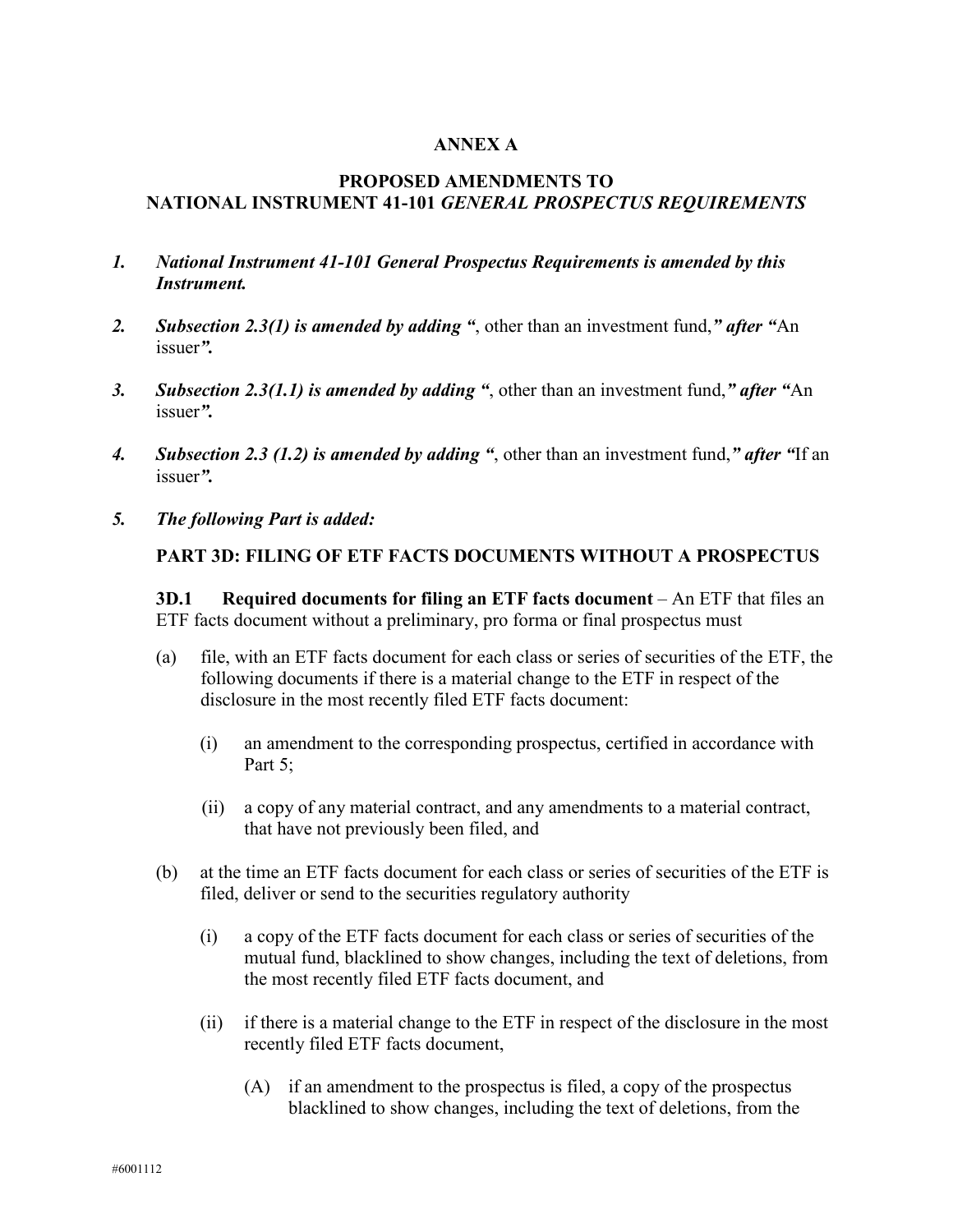most recently filed prospectus, and

(B) details of any changes to the personal information form required to be delivered under subparagraph  $9.1(1)(b)(ii)$ , in the form of the personal information form, since the delivery of that information in connection with the filing of the prospectus of the ETF or another ETF managed by the manager.*.*

# *6. Section 6.1 is amended by adding the following subsection:*

(3.1) Despite subsection (1), an amendment to a prospectus of an ETF must be an amended and restated prospectus.*.*

*7. Paragraph 10.1(2)(a) is amended by replacing "*or the amendment to the final prospectus*"*  with ", the amendment to the final prospectus or the ETF facts document referred to in section 3D.1*".*

# *8. Section 17.2 is amended to add the following subsection:*

(1.1) This section does not apply to an ETF.*.*

### *9. The following sections are added after section 17.2:*

**17.3 Lapse date of an ETF** – (1) This section applies only to an ETF.

- (2) In this section, "lapse date" means, with reference to the distribution of a security that has been qualified under a prospectus, the date that is 24 months after the date of the most recent final prospectus relating to the security.
- (3) An ETF must not continue the distribution of a security to which the prospectus requirement applies after the lapse date unless the ETF files a new prospectus that complies with securities legislation and a receipt for that new prospectus is issued by the regulator or, in Québec, the securities regulatory authority.
- (4) Despite subsection (3), a distribution may be continued for a further 24 months after a lapse date if
	- (a) the ETF files an ETF facts document for each class or series of securities of the ETF no earlier than 13 months and no later than 12 months before the lapse date of the previous prospectus,
	- (b) the ETF delivers a pro forma prospectus not less than 30 days before the lapse date of the previous prospectus,
	- (c) the ETF files a new final prospectus not later than 10 days after the lapse date of the previous prospectus, and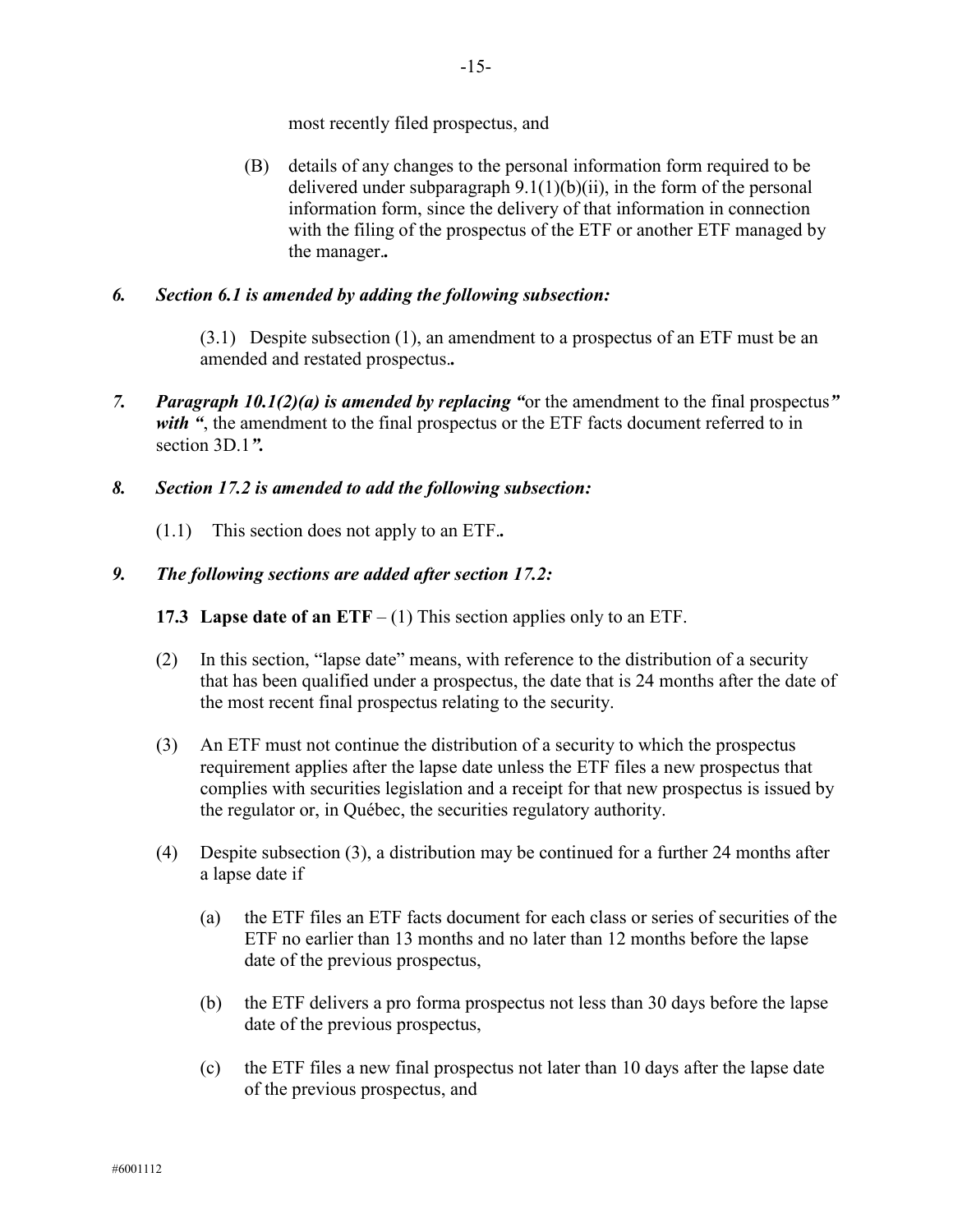- (d) a receipt for the new final prospectus is issued by the regulator or, in Québec, the securities regulatory authority within 20 days after the lapse date of the previous prospectus.
- (5) The continued distribution of securities after the lapse date does not contravene subsection (3) unless and until any of the conditions of subsection (4) are not complied with.
- (6) Subject to any extension granted under subsection (7), if a condition in subsection (4) is not complied with, a purchaser may cancel a purchase made in a distribution after the lapse date in reliance on subsection (4) within 90 days after the purchaser first became aware of the failure to comply with the condition.
- (7) The regulator or, in Québec, the securities regulatory authority may, on an application of an ETF, extend, subject to such terms and conditions as it may impose, the times provided by subsection (4) where in its opinion it would not be prejudicial to the public interest to do so.
- **17.4 Lapse date of an ETF – Ontario –** In Ontario, the lapse date prescribed by securities legislation for a receipt issued for a prospectus for an ETF is extended to the date 24 months from the date of issuance of the receipt in accordance with section 17.3.**.**
- 10. This Instrument comes into force on  $\bullet$ .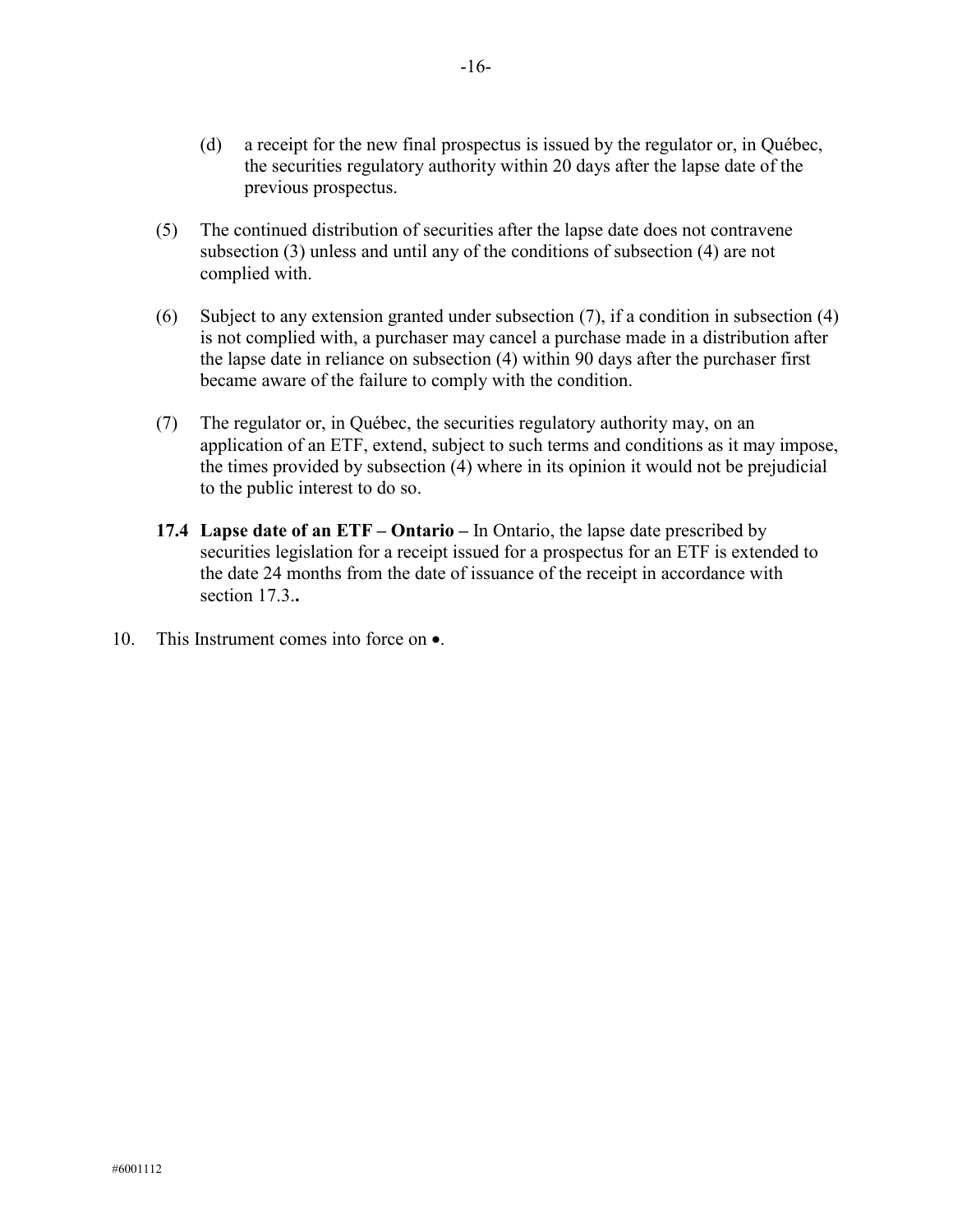### **ANNEX B**

# **PROPOSED CHANGES TO COMPANION POLICY 41-101** *GENERAL PROSPECTUS REQUIREMENTS*

# *1. Companion Policy 41-101 General Prospectus Requirements is changed by this Document.*

### *2. Part 5A of the Companion Policy is changed by adding the following section:*

**5A.6 Filing of an ETF facts document without a prospectus** – An ETF facts document that is filed without a prospectus under section 3D.1 of the Instrument should be filed under the category of "Year 2 ETF Facts – Auto Public" or "Year 2 ETF Facts – Private". An ETF facts document filed under the category of "Year 2 ETF Facts – Auto Public" should only include the following changes from the most recently filed ETF facts document:

- (a) the date of the document (Item 1(f) of Part I of Form 41-101F4)
- (b) the total value of the ETF (Item 2 of Part I of Form 41-101F4)
- (c) the MER (Item 2 of Part I and Item 1.3(2) of Part II of Form 41-101F4)
- (d) the average daily volume (Item 2(2) of Part I of Form 41-101F4)
- (e) the number of days traded (Item 2(2) of Part I of Form 41-101F4)
- (f) the pricing information (Item  $2(3)$  of Part I of Form  $41-101F4$ )
- (g) the top 10 investments (Item  $3(5)$  of Part I of Form 41-101F4)
- (h) the investment mix (Item 3(6) of Part I of Form 41-101F4)
- (i) the risk rating (Item 4(2) of Part I of Form 41-101F4)
- (j) the past performance (Item 5 of Part I of Form 41-101F4)
- (k) the TER (Item  $1.3(2)$  of Part II of Form 41-101F4), and
- (l) the ETF expenses (Item 1.3(2) of Part II of Form 41-101F4).

If there is a change to the most recently filed ETF facts document that would be considered to be a material change under Part 11 of National Instrument 81-106 *Investment Fund Continuous Disclosure*, then the Year 2 ETF Facts should be filed under the category of "Year 2 ETF Facts – Private", together with the documents required to be filed under section 3D.1 of the Instrument and section 11.2 of National Instrument 81-106 *Investment Fund Continuous Disclosure*.*.*

3. This change become effective on •.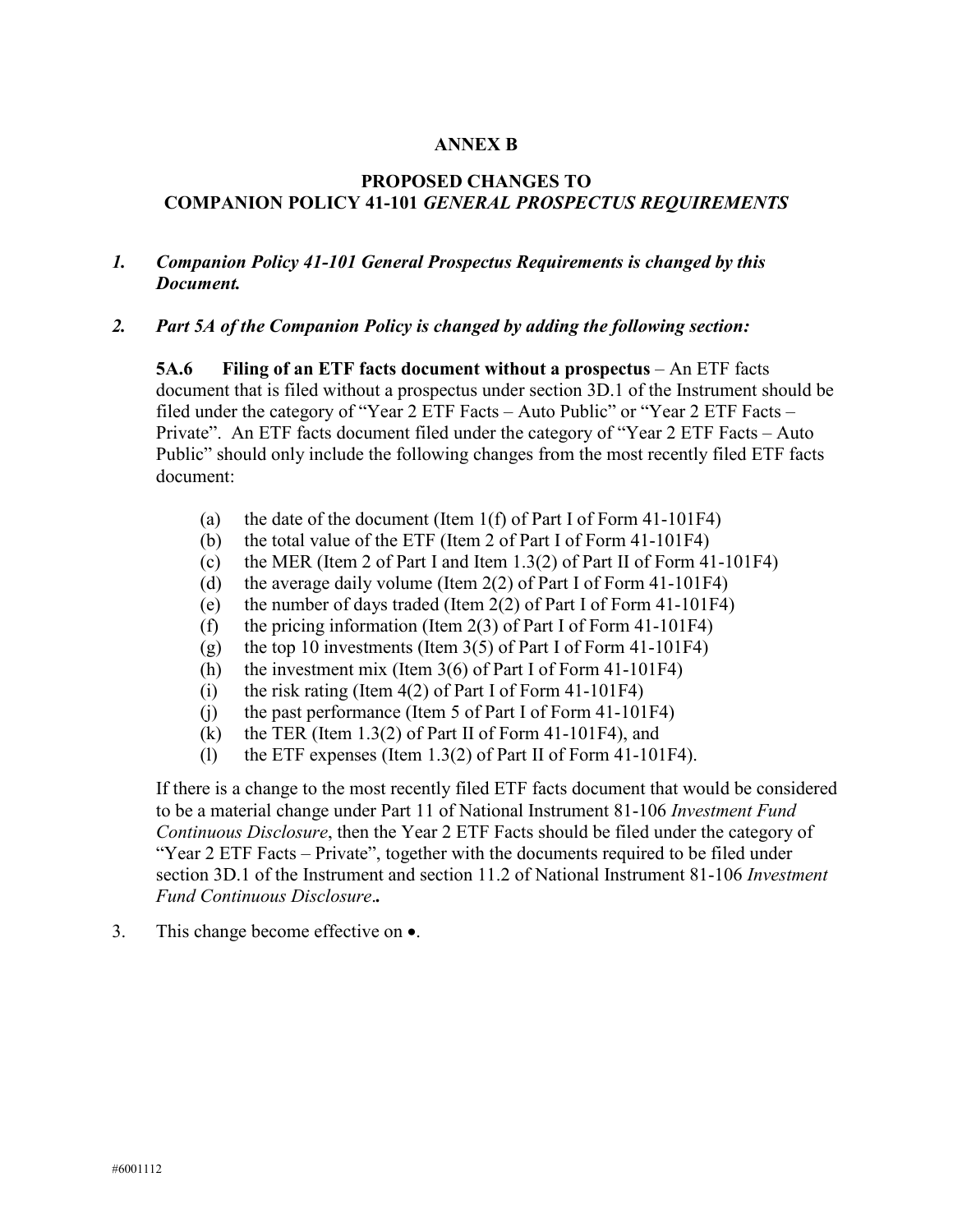# **ANNEX C**

# **PROPOSED AMENDMENTS TO NATIONAL INSTRUMENT 81-101** *MUTUAL FUND PROSPECTUS DISCLOSURE*

- *1. National Instrument 81-101 Investment Funds is amended by this Instrument.*
- *2. Subsection 2.1(1) is amended by* 
	- *(a) deleting "*and*" at the end of subparagraph (d)(iii),*
	- *(b) replacing "*.*" at the end of subparagraph (e) with "*; and*", and*
	- *(c) adding the following paragraph:*
		- (f) that files a fund facts document without a simplified prospectus must file the fund facts document in the form of a fund facts document prepared in accordance with Form 81-101F3 for each class or series of securities of the mutual fund.*.*
- *3. Subsection 2.1(2) is repealed.*
- *4. Section 2.2 is amended by*
	- *(a) replacing subsection (1) with the following:*

(1) An amendment to a simplified prospectus must be an amended and restated simplified prospectus,*,*

- *(b) repealing subsection (2), and*
- *(c) replacing subsection (3) with the following:* 
	- (3) An amendment to a simplified prospectus must be identified and dated as follows: "Amended and Restated [*identify document*] dated [*insert date of amendment*], amending and restating [*identify document*] dated [*insert date of document being amended*]."*.*
- *5. Section 2.3 is amended by* 
	- *(a) deleting "*if the amendment to the simplified prospectus is in the form of an amended and restated simplified prospectus,*" from subparagraph (4)(b)(i), and*
	- *(b) adding the following subsection:*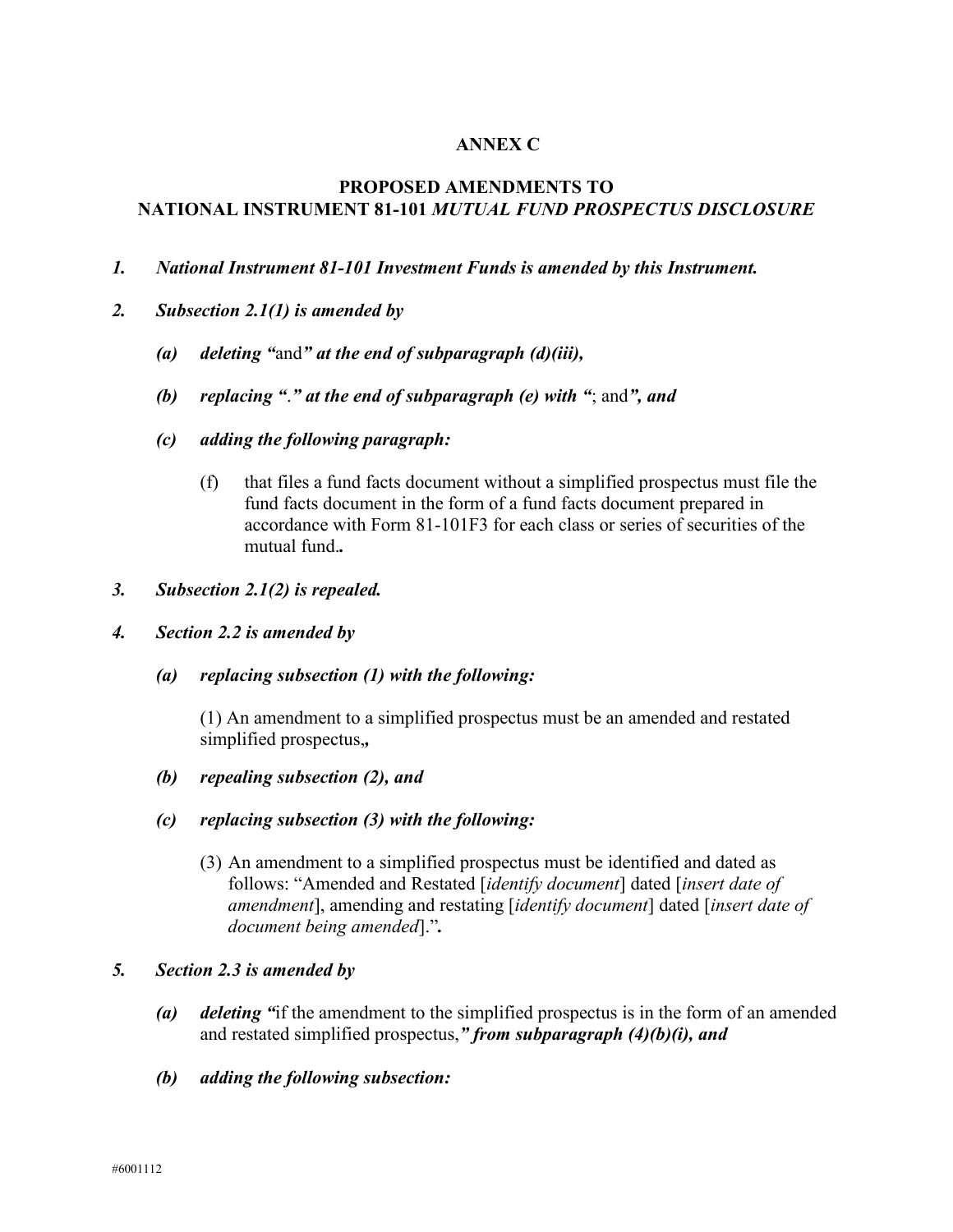- (a) file, with a fund facts document for each class or series of securities of the mutual fund, the following documents if there is a material change to the mutual fund in respect of the disclosure in the most recently filed fund facts document:
	- (i) an amendment to the corresponding simplified prospectus, certified in accordance with Part 5.1;
	- (ii) a copy of any material contract, and any amendment to a material contract that have not previously been filed, and
- (b) at the time a fund facts document for each class or series of securities of the mutual fund is filed, deliver or send to the securities regulatory authority
	- (i) a copy of the fund facts document for each class or series of securities of the mutual fund, blacklined to show changes, including the text of deletions, from the most recently filed fund facts document, and
	- (ii) if there is a material change to the mutual fund in respect of the disclosure in the most recently filed fund facts document,
		- (A) if an amendment to the simplified prospectus is filed, a copy of the simplified prospectus blacklined to show changes, including the text of deletions, from the most recently filed simplified prospectus, and
		- (B) details of any changes to the personal information required to be delivered under subparagraph  $(1)(b)(ii)$ ,  $(2)(b)(iv)$  or  $(3)(b)(iii)$ , in the form of the personal information form and authorization, since the delivery of that information in connection with the filing of the simplified prospectus of the mutual fund or another mutual fund managed by the manager.*.*

# *6. Section 2.5 is replaced with the following:*

**2.5 Lapse Date** – (1) In this section, "lapse date" means, with reference to the distribution of a security that has been qualified under a simplified prospectus, the date that is 24 months after the date of the most recent simplified prospectus relating to the security.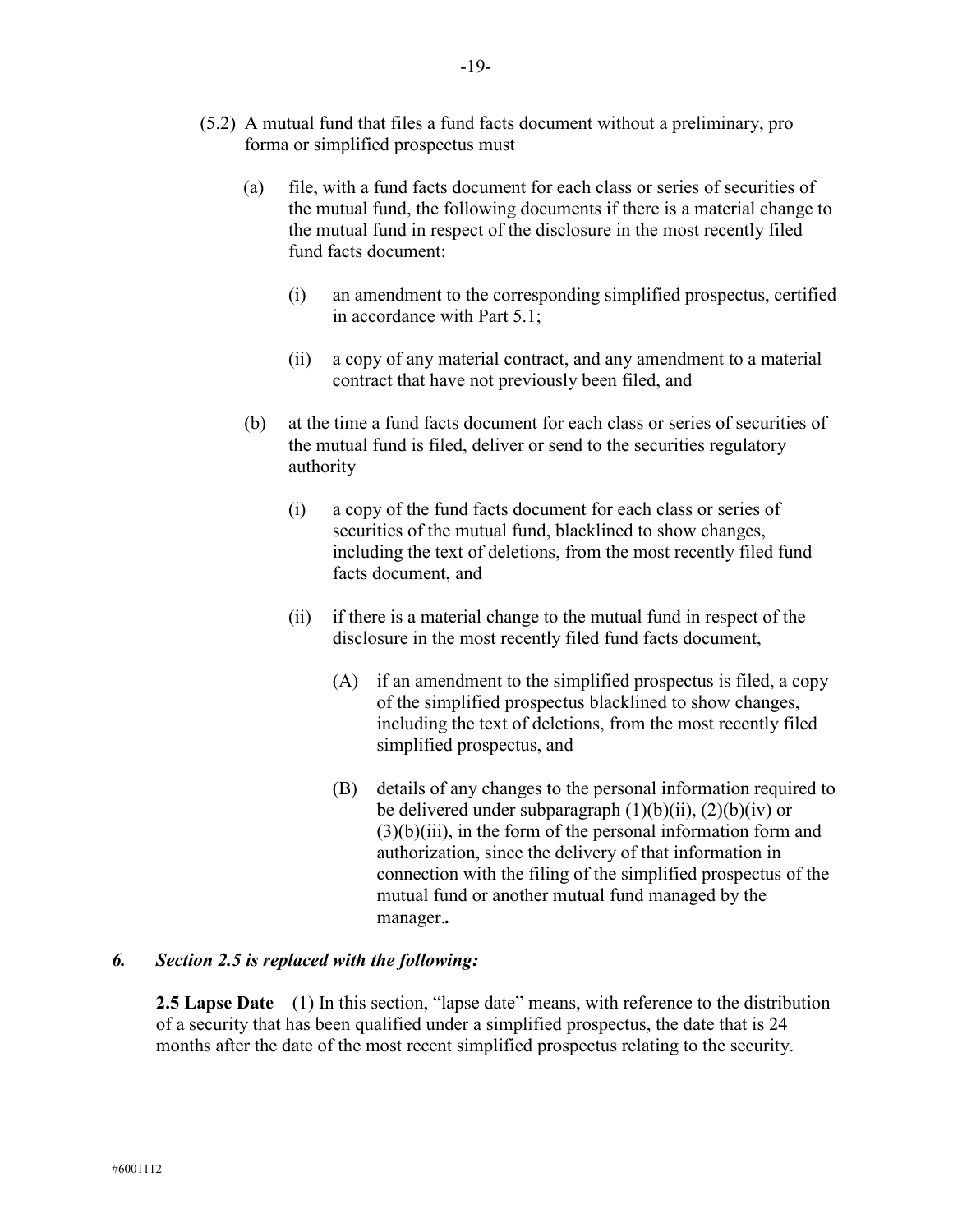- (2) A mutual fund must not continue the distribution of a security to which the prospectus requirement applies after the lapse date unless the mutual fund files a new simplified prospectus that complies with securities legislation and a receipt for that new simplified prospectus is issued by the regulator or, in Québec, the securities regulatory authority.
- (3) Despite subsection (2), a distribution may be continued for a further 24 months after a lapse date if
	- (a) the mutual fund files a fund facts document for each class or series of securities of the mutual fund no earlier than 13 months and no later than 12 months before the lapse date of the previous simplified prospectus,
	- (b) the mutual fund delivers a *pro forma* simplified prospectus not less than 30 days before the lapse date of the previous simplified prospectus,
	- (c) the mutual fund files a new final simplified prospectus not later than 10 days after the lapse date of the previous simplified prospectus, and
	- (d) a receipt for the new final simplified prospectus is issued by the regulator or, in Québec, the securities regulatory authority within 20 days after the lapse date of the previous simplified prospectus.
- (4) The continued distribution of securities after the lapse date does not contravene subsection (2) unless and until any of the conditions of subsection (3) are not complied with.
- (5) Subject to any extension granted under subsection (6), if a condition in subsection (3) is not complied with, a purchaser may cancel a purchase made in a distribution after the lapse date in reliance on subsection (3) within 90 days after the purchaser first became aware of the failure to comply with the condition.
- (6) The regulator or, in Québec, the securities regulatory authority may, on an application of a mutual fund, extend, subject to such terms and conditions as it may impose, the times provided by subsection (3) where in its opinion it would not be prejudicial to the public interest to do so.*.*

# *7. The following section is added after section 2.5:*

**2.5.1 Lapse Date – Ontario** – In Ontario, the lapse date prescribed by securities legislation for a receipt issued for a simplified prospectus is extended to the date 24 months from the date of issuance of the receipt in accordance with section 2.5.*.*

8. This Instrument comes into force on •.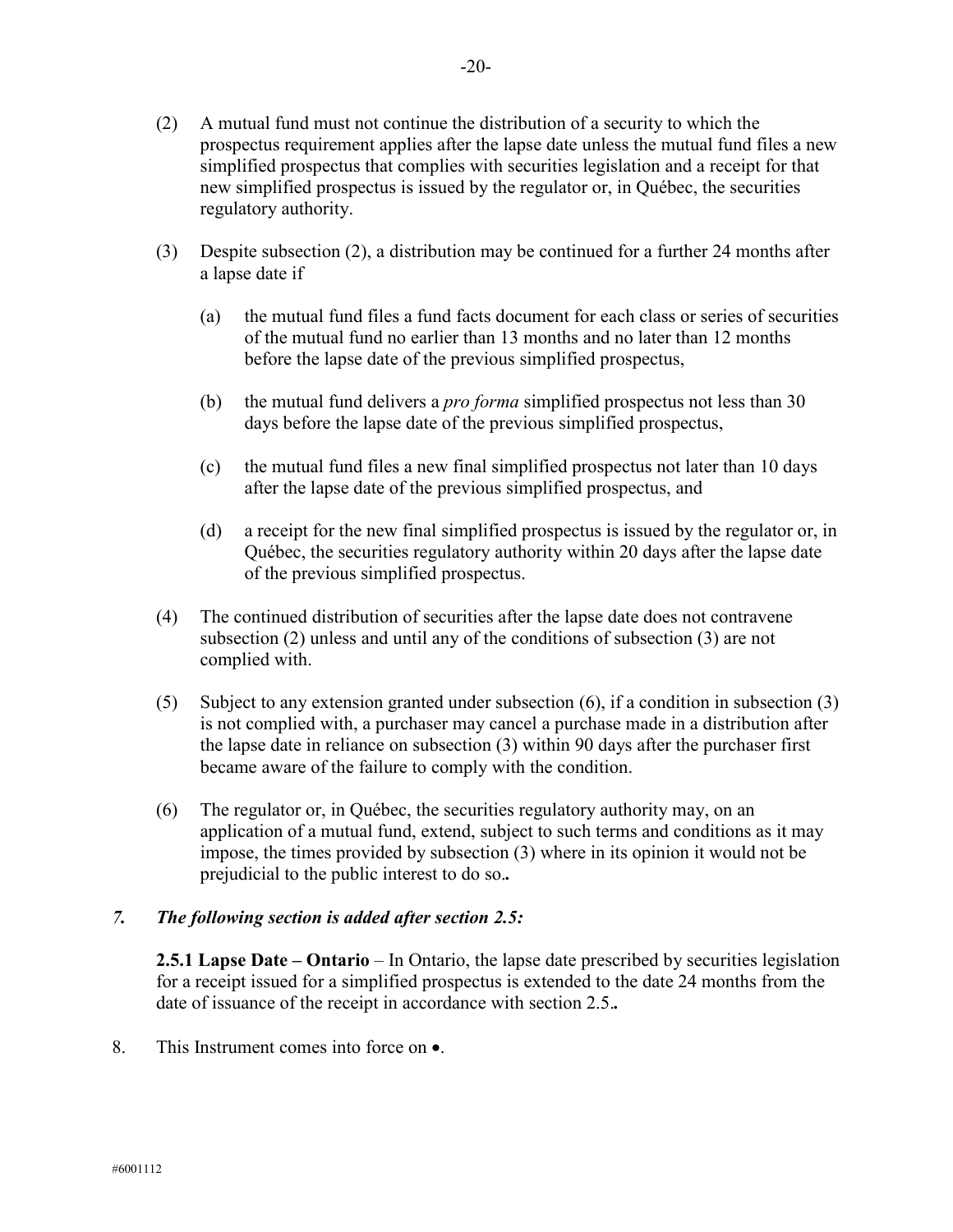### **ANNEX D**

# **PROPOSED CHANGES TO COMPANION POLICY 81-101** *MUTUAL FUND PROSPECTUS DISCLOSURE*

## *1. Companion Policy 81-101 Mutual Fund Prospectus Disclosure is changed by this Document.*

### *2. Part 4.1 of the Companion Policy is changed by adding the following section:*

**4.1.6 Filing of a fund facts document without a prospectus** – A fund facts document that is filed without a prospectus under subsection 2.3(5.2) of the Instrument should be filed under the category of "Year 2 Fund Facts – Auto Public" or "Year 2 Fund Facts – Private". A fund facts document filed under the category of "Year 2 Fund Facts – Auto Public" should only include the following changes from the most recently filed fund facts document:

- (a) the date of the document (Item  $1(d)$  of Part I of Form 81-101F3)
- (b) the total value of the fund (Item 2 of Part I of Form 81-101F3)
- (c) the MER (Item 2 of Part I and Item 1.3(2) of Part II of Form 81-101F3)
- (d) the top 10 investments (Item  $3(4)$  of Part I of Form 81-101F3)
- (e) the investment mix (Item 3(5) of Part I of Form 81-101F3)
- (f) the risk rating (Item  $4(2)$  of Part I of Form 81-101F3)
- (g) the past performance (Item 5 of Part I of Form 81-101F3)
- (h) the TER (Item  $1.3(2)$  of Part II of Form 81-101F3), and
- (i) the fund expenses (Item 1.3(2) of Part II of Form 81-101F3).

If there is a change to the most recently filed fund facts document that would be considered to be a material change under Part 11 of National Instrument 81-106 *Investment Fund Continuous Disclosure*, then the Year 2 Fund Facts should be filed under the category of "Year 2 Fund Facts – Private", together with the documents required to be filed under subsection 2.3(5.2) of the Instrument and section 11.2 of National Instrument 81-106 *Investment Fund Continuous Disclosure*.*.*

3. This change become effective on •.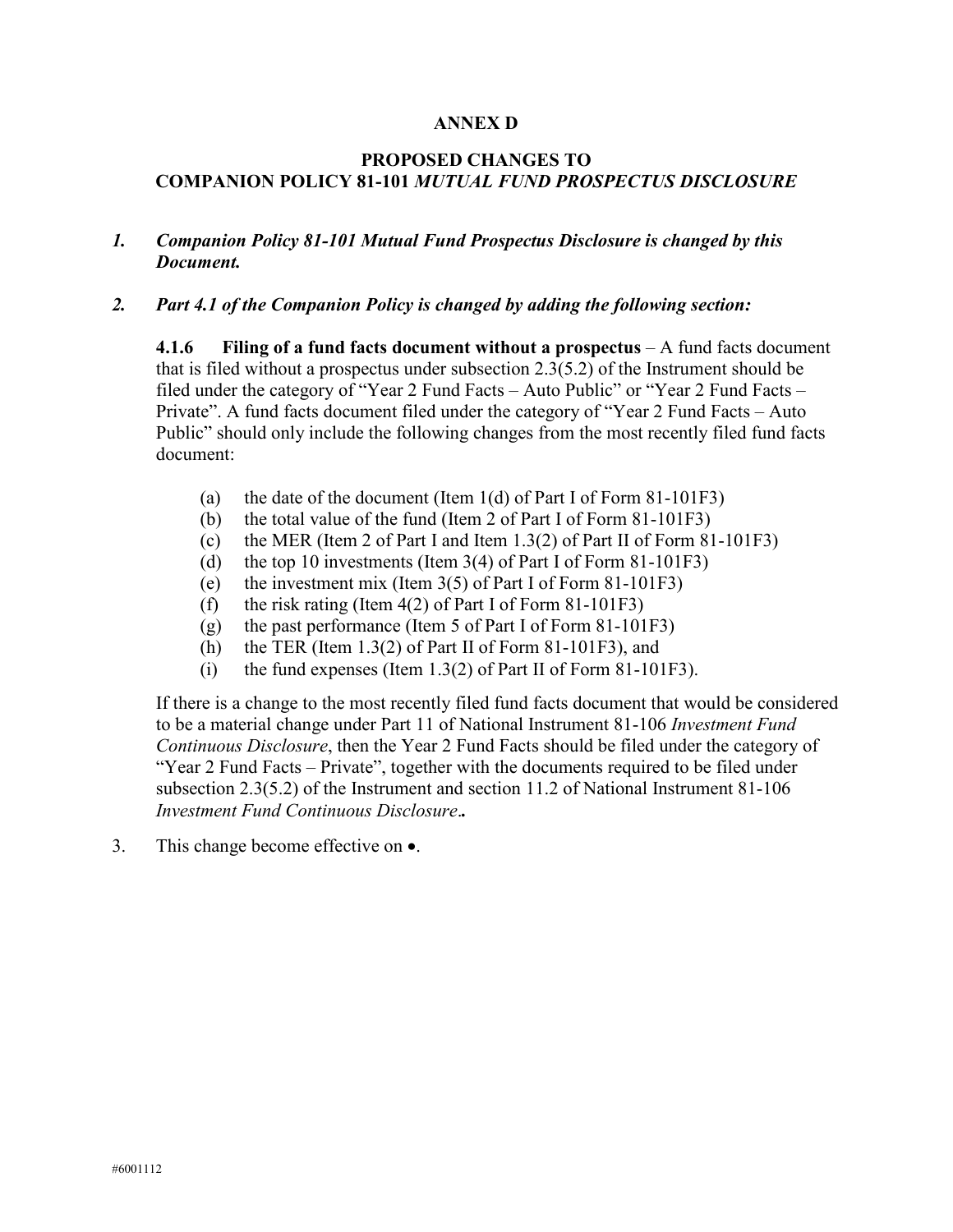### **ANNEX E**

# **PROPOSED AMENDMENTS TO NATIONAL INSTRUMENT 81-106** *INVESTMENT FUND CONTINUOUS DISCLOSURE*

- *1. National Instrument 81-106 Investment Funds Continuous Disclosure is amended by this Instrument.*
- *2. Section 9.2 is amended by renumbering it as subsection 9.2(1) and by adding the following subsection:*
	- (2) Subsection (1) does not apply to an investment fund in continuous distribution that, during the 12 months preceding its financial year end, has filed
		- (a) an ETF facts document under section 3D.1 of National Instrument 41-101 *General Prospectus Requirements*, or
		- (b) a fund facts document under subsection 2.3(5.2) of National Instrument 81-101 *Mutual Fund Prospectus Disclosure*.**.**
- 3. This Instrument comes into force on •.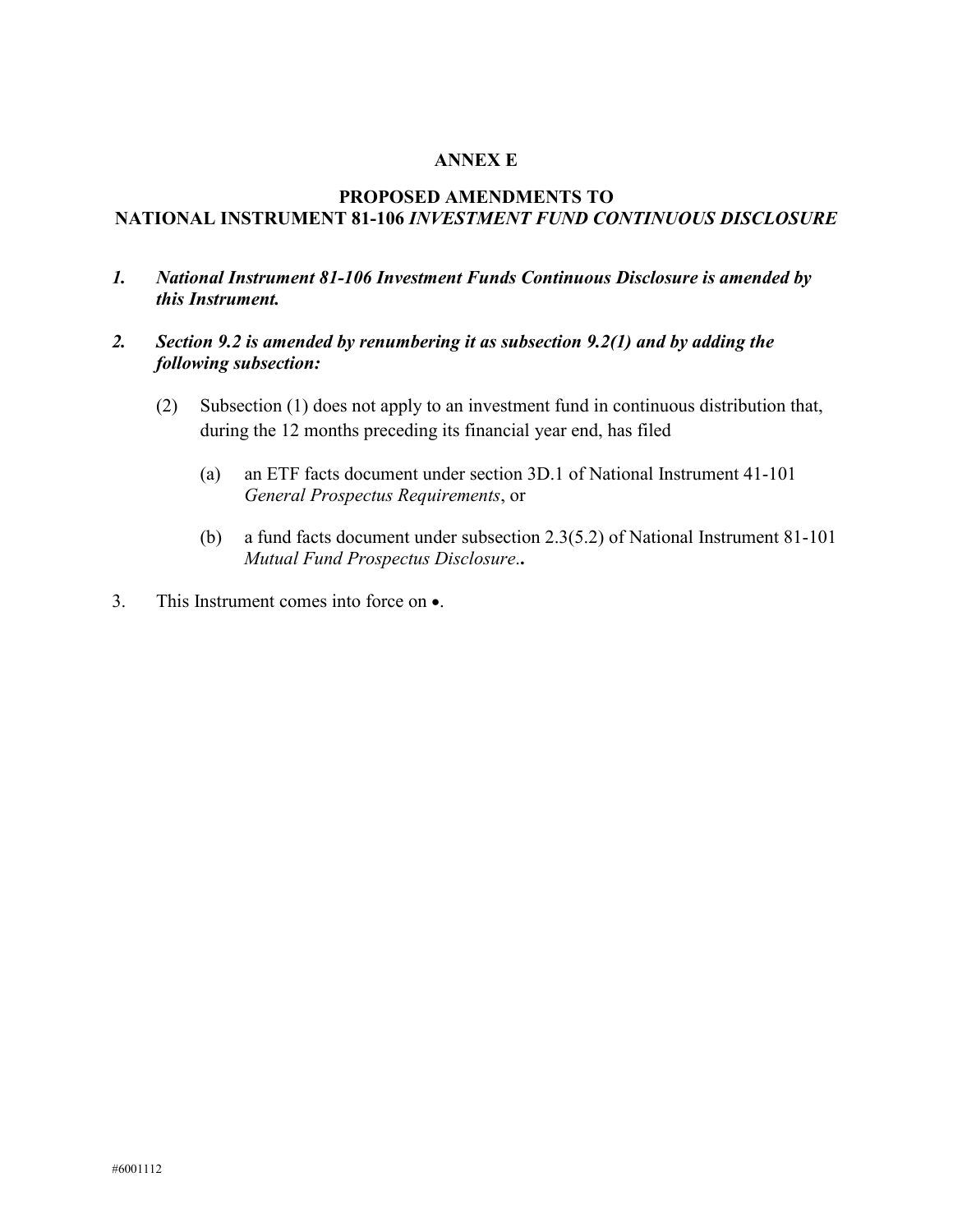### **ANNEX F**

# **SPECIFIC CONSULTATION QUESTIONS RELATING TO THE LAPSE DATE EXTENSION**

- 1. Would the Lapse Date Extension result in reducing unnecessary regulatory burden of the current prospectus filing requirements under securities legislation? Please identify the cost savings on an itemized basis and provide data to support your views.
- 2. Would cost savings from the Lapse Date Extension be passed onto investors so they would benefit from lower fund expenses as a result? Please provide an estimate of the potential benefit to investors.
- 3. Would the Lapse Date Extension affect the currency or accuracy of the information available to investors to make an informed investment decision? Please identify any adverse impacts the Lapse Date Extension may have on the disclosure investors need to make informed investment decisions.
- 4. Prospectus amendments would increase over a 2-year period relative to a 1-year period. Would requiring every prospectus amendment to be filed as an amended and restated prospectus instead of "slip sheet" amendments make it easier for investors to trace through how disclosure pertaining to a particular fund has been modified since the most recently filed prospectus? In the initial stakeholder feedback received on the Project RID amendments, some commenters indicated that such a requirement would be difficult and increase the regulatory burden for investment funds. Please explain and identify any cost implications on an itemized basis and provide data to support your views.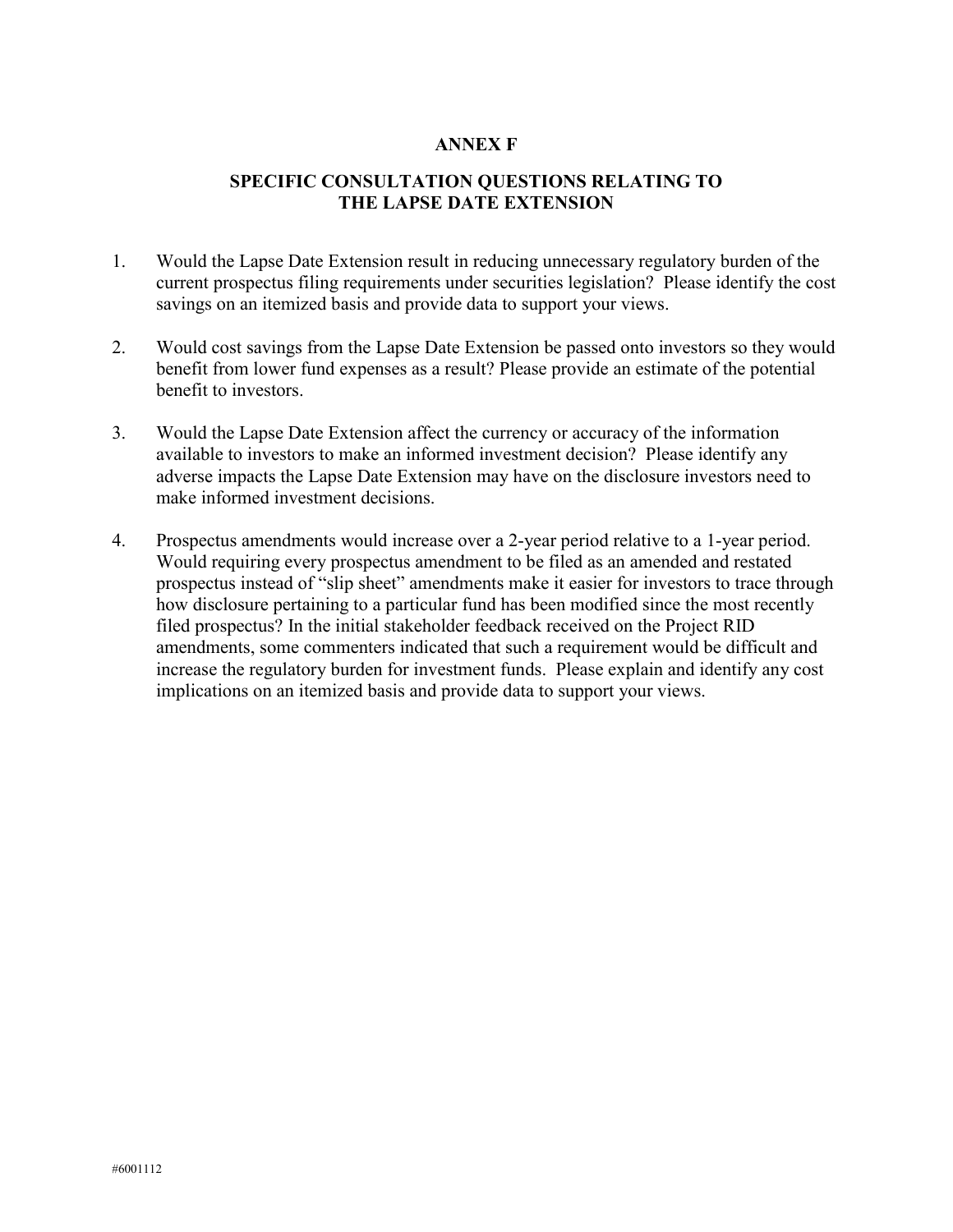# **ANNEX G**

# **CONSULTATION PAPER ON A BASE SHELF PROSPECTUS FILING MODEL FOR INVESTMENT FUNDS IN CONTINUOUS DISTRIBUTION**

### **Introduction**

This Consultation Paper provides an overview of our Stage 2 proposal and invites stakeholders to provide responses to questions to help shape the proposal, ultimately determining whether we should publish for comment proposed amendments aimed at introducing a base shelf prospectus filing model that could apply to all investment funds in continuous distribution. Such a base shelf prospectus filing model would be based on an adaptation of the shelf prospectus system provided its benefits to market participants would outweigh its costs, including consideration of any adverse impact on the protection of investors.

### **Current Lapse Date Requirements and the Proposed Amendments**

An investment fund in continuous distribution will file a *pro forma* long form prospectus to qualify those distributions. Under current Canadian securities legislation, the *pro forma* long form prospectus will lapse in just over 12 months from the date a receipt is issued for it. If the Proposed Amendments are adopted, the *pro forma* long form prospectus will lapse in just over 24 months from the date a receipt is issued for it. The annual or biennial lapse of a *pro forma* prospectus causes investment funds to incur the time and costs of preparing a renewal prospectus that is subject to pre-receipt regulatory review even though much of the disclosure remains unchanged year-to-year.

### **Base Shelf Prospectus**

If we proceed to Stage 2, we would propose a new rule to permit an investment fund to qualify continuous distributions of its securities with a base shelf prospectus that is subject to a lapse date greater than 24 months (a **Base Shelf Prospectus**).

The Stage 2 proposal will also set out Base Shelf Prospectus requirements to ensure no adverse impact on investor protection. For example, material facts that are not disclosed in a Base Shelf Prospectus should be updated through the filing of either: (i) an amendment to the Base Shelf Prospectus; or (ii) a document that is incorporated by reference into the Base Shelf Prospectus. Moreover, a person or company required to sign a prospectus certificate may be required to provide a forward-looking certificate similar to those required under the base shelf prospectus system set out in Part 9 or Appendix A of National Instrument 44-102 *Shelf Distributions* (**NI 44-102**).

The base shelf prospectus regime under NI 44-102 provides an example of how to ensure a prospectus discloses all material facts and how to impose liability on any person or company required to certify that the prospectus discloses all material facts at the time of a distribution. These two principles then support the adoption of Part 2 of NI 44-102, which provides that the lapse date for a base shelf prospectus is the date 25 months from the date of issuance of the receipt. NI 44-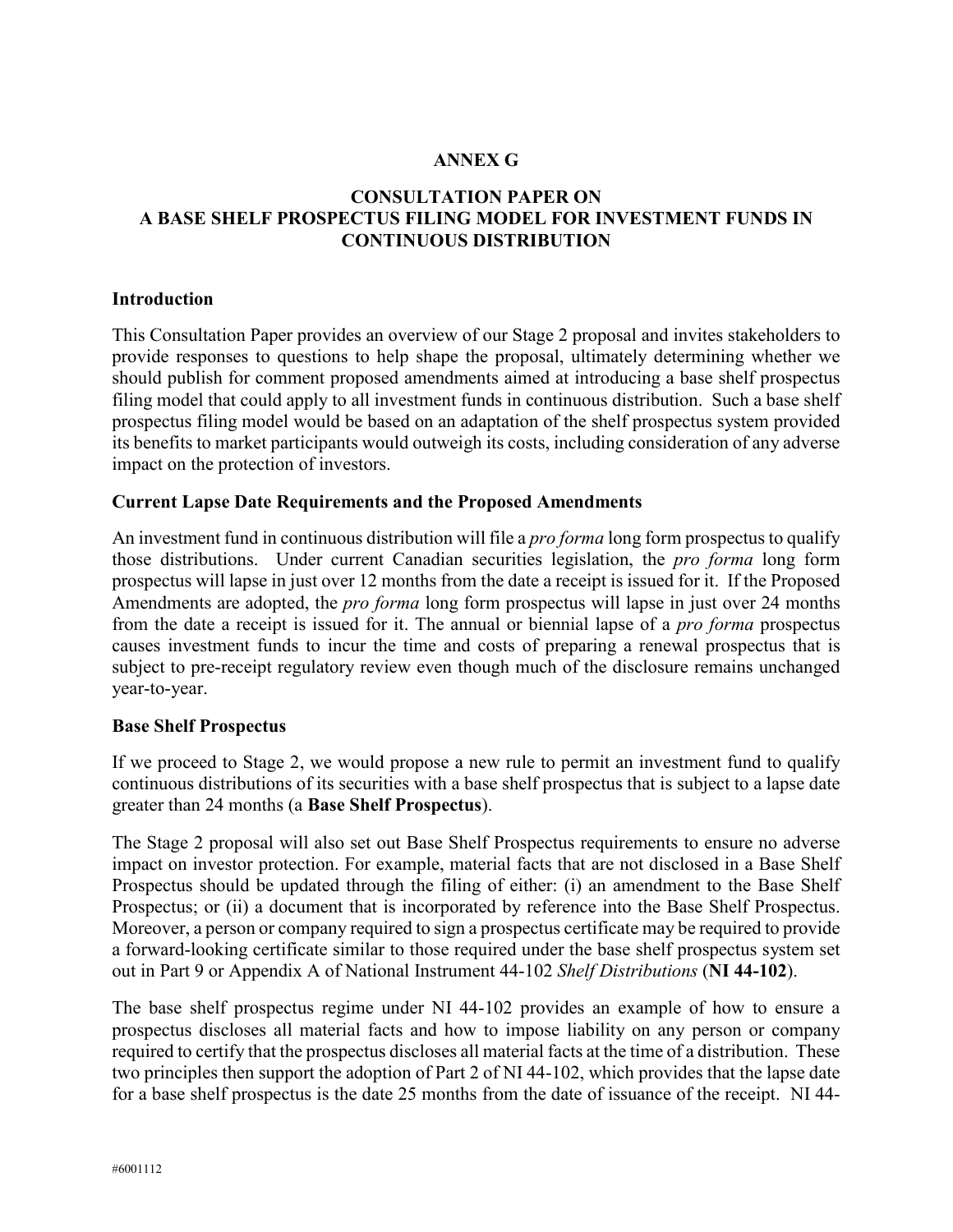102 further sets out the prospectus requirements in respect of a base shelf prospectus, shelf prospectus supplements (which are incorporated by reference into the base shelf prospectus), and any documents incorporated by reference into the base shelf prospectus. NI 44-102 further sets out the certification requirements so they may be forward-looking.

For investment funds in continuous distribution, the Base Shelf Prospectus could have a lapse date beyond 25 months. To ensure investors continue to receive information necessary to make informed investment decisions, disclosure documents like the Fund Facts and ETF Facts that are required to be delivered to purchasers *in lieu* of a prospectus, would continue to be required to be updated annually and delivered. These documents would be incorporated by reference into the Base Shelf Prospectus and, as a result of forward-looking certification, would be subject to primary market liability in the event of a misrepresentation.

On September [1](#page-24-0)2, 2019, we published for comment,<sup>1</sup> among other things, a proposal to reduce the regulatory burden for investment fund issuers by amending existing rules to remove redundant information in selected disclosure documents. A Base Shelf Prospectus regime would also build on the September 2019 proposal by identifying items within the consolidated disclosure that does not need to be updated annually. Disclosure that does need to be updated annually would be moved into a document that would be incorporated by reference into the Base Shelf Prospectus.

# **Consultation Questions**

We welcome your comments on the issues outlined in this Consultation Paper. In addition, we are also interested in your views and comments on the following specific questions:

- 1. Please identify the disclosure required in a simplified prospectus (**SP**) or an ETF prospectus that is unlikely to change year-to-year.
	- (a) We think this disclosure should be subject to regulatory review before a prospectus receipt is issued. Do you agree? Please explain.
	- (b) We think it would be appropriate to require an amended and restated Base Shelf Prospectus to be filed and be subject to regulatory review before a receipt for the amended and restated Base Shelf Prospectus is issued if there is a change to this disclosure. Do you agree? Please explain.
	- (c) Would it be appropriate for Part A of an SP under the Project RID amendments to form the equivalent of a base shelf prospectus for a group of investment funds under a Base Shelf Prospectus regime? Please explain.
	- (d) Would it be appropriate for Part B of an SP under the Project RID amendments to form the equivalent of a prospectus supplement establishing an offering program for an investment fund under a Base Shelf Prospectus regime? Please explain.

l

<span id="page-24-0"></span><sup>&</sup>lt;sup>1</sup> https://www.osc.ca/sites/default/files/pdfs/irps/ni\_20190912\_41-101\_reducing-regulatory-burden-for-investmentfund-issuers.pdf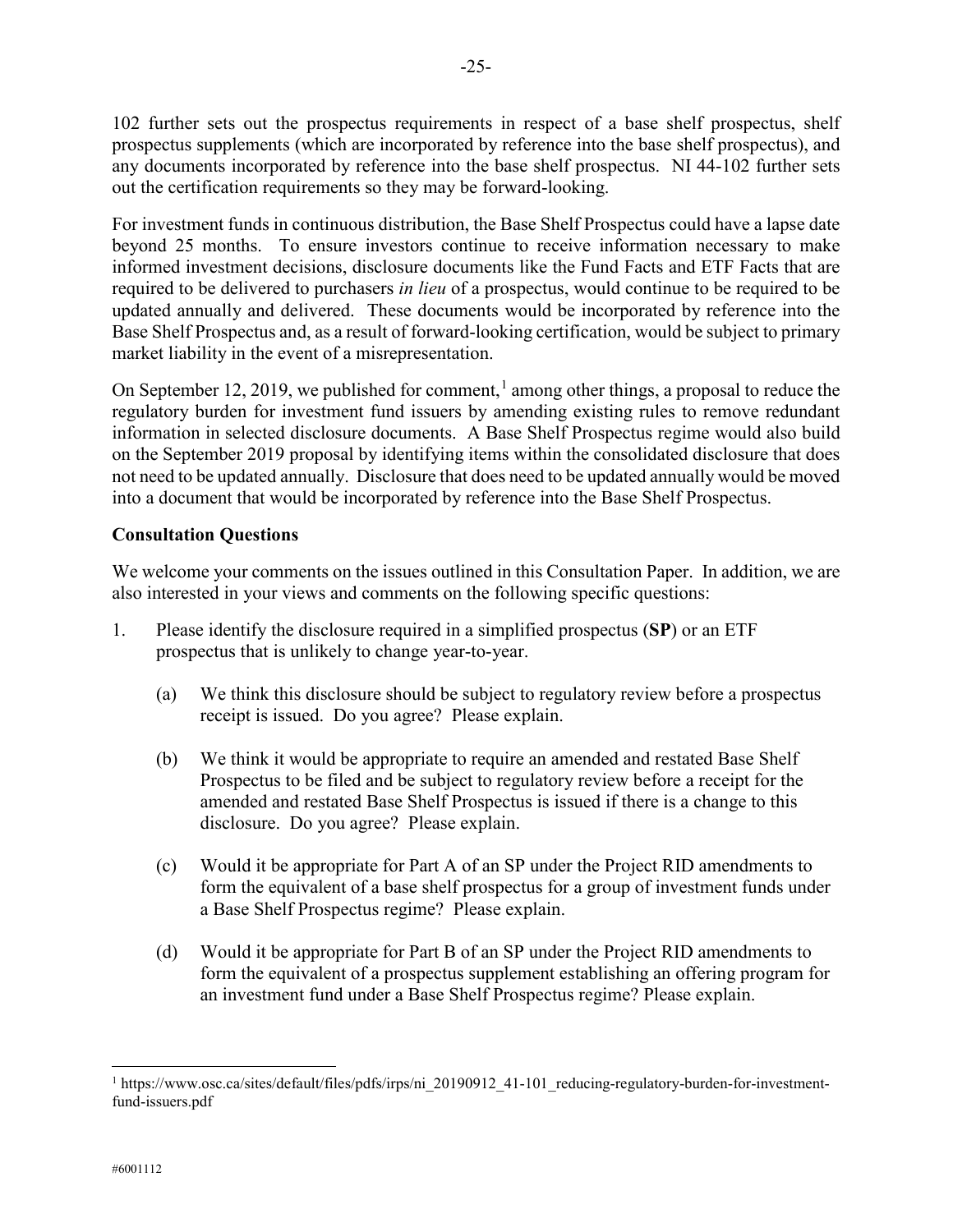- 2. Please identify the disclosure required in an SP and an ETF prospectus that is likely to change year-to-year.
	- (a) Please confirm if this disclosure is also required to be updated at least annually in a Fund Facts or ETF Facts or other disclosure document required to be filed by investment funds in continuous distribution under Canadian securities legislation.
	- (b) Should this disclosure be subject to regulatory review before a prospectus receipt is issued? Please explain.
	- (c) Should this disclosure be subject to regulatory review only on a continuous disclosure basis? Please explain.
- 3. Please identify, categorize, and estimate the annual costs saved by an investment fund in continuous distribution if it were not required to file an SP or an ETF prospectus. In this regard, we note that any Stage 2 proposal for a Base Shelf Prospectus should not have a negative impact on filing fees. Accordingly, any costs savings identified should not include reduced filing fees.
- 4. Please identify any adverse impacts a Base Shelf Prospectus may have on the disclosure investors need to make informed investment decisions.
- 5. Please identify any adverse impacts a Base Shelf Prospectus may have on the liability rights investors currently have under the requirement to file an SP or an ETF prospectus.
- 6. How should the current base shelf prospectus filing model for public companies be adapted for use by investment funds in continuous distribution?
- 7. We contemplate a lapse date for a Base Shelf Prospectus to extend beyond 25 months. What would be an appropriate lapse date for a Base Shelf Prospectus for investment funds in continuous distribution? We think it would be prejudicial to the public interest for a Base Shelf Prospectus not to be subject to a lapse date at all. Do you agree? Please explain.